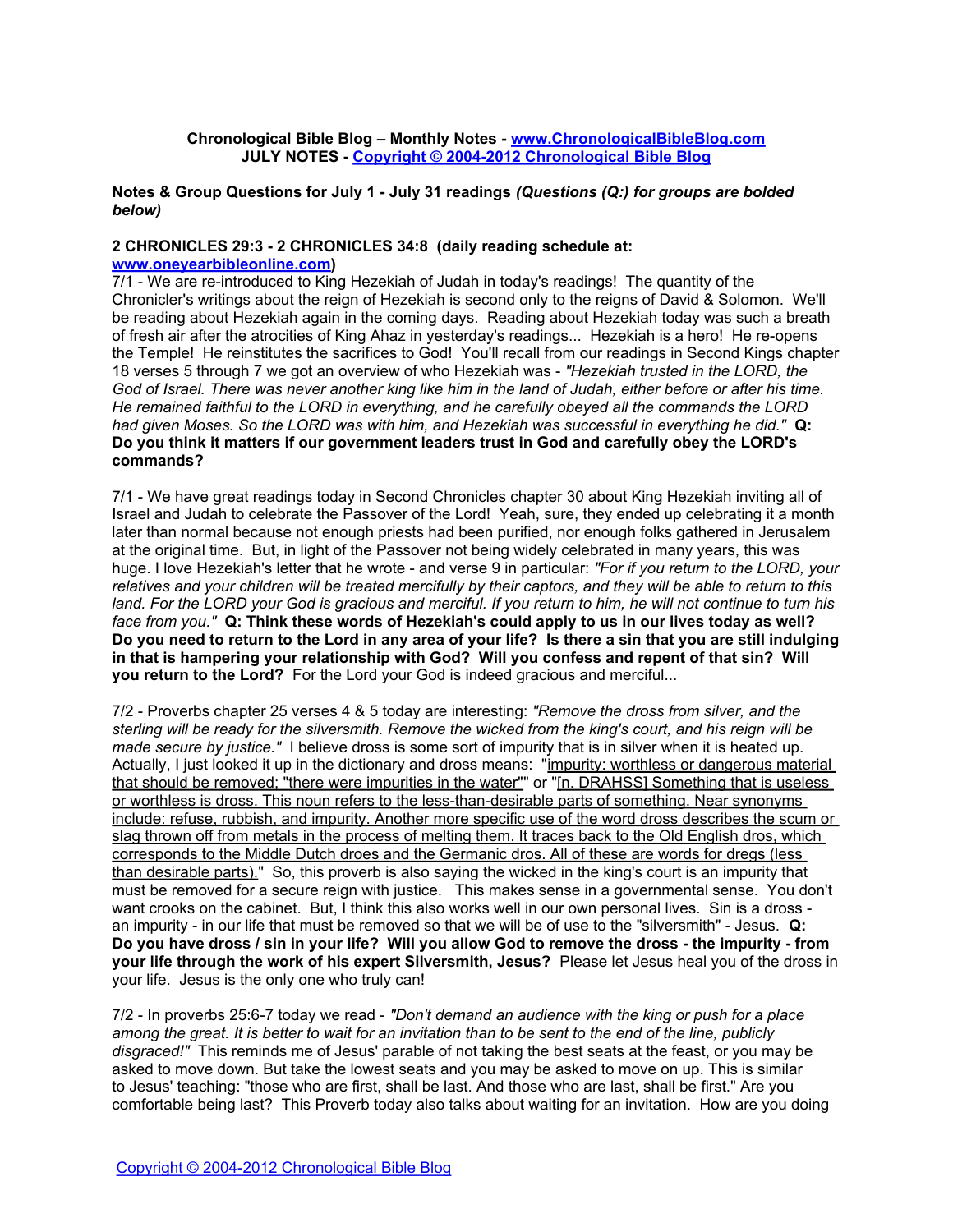these days on waiting? Are you comfortable with waiting? Are you even comfortable on waiting for God? I'll share with you when I am in a season of "waiting" in my life, I have been incredibly encouraged by Isaiah 40:31 - *"But those who hope in the LORD will renew their strength. They will soar on wings like eagles; they will run and not grow weary, they will walk and not be faint."* And I've also been encouraged greatly by the Lincoln Brewster song "Everlasting God" that has the awesome line - "Strength will rise as we wait upon the Lord!" Amen! **Q: Do you feel your strength rising as you wait upon the Lord?**

7/2 - Proverbs chapter 25 verses 9 & 10 is a strong teaching - *"So discuss the matter with them privately. Don't tell anyone else, or others may accuse you of gossip. Then you will never regain your good reputation."* This Proverb stands out to me for when we see someone who perhaps sins. Maybe a brother or sister in Christ has a moral failing. **Q: And then the big question is this - will we discuss the matter directly with that person, to correct them. OR - will we discuss the matter with others and be a gossip?** Don't get me wrong - there may be a time and a place to discuss the matter with others, such as a pastor, to get advice on how to discuss the matter with the person who stumbled. But, we absolutely should not resort to simply being a gossip about someone else. That's seeing one sin of someone else's and then creating another sin of your own!

7/2 - Proverbs 25:14 is spot on: *"A person who doesn't give a promised gift is like clouds and wind that don't bring rain."* Don't be that person! Make sure you give promised gifts. **Q: And how about giving unexpected gifts? Gifts for no particular reason? When is the last time you surprised someone with a gift out of the blue?**

7/2 - Proverbs 25 verse 15 is a beautiful meditation in the midst of our hussle-bussle world of today -  *"Patience can persuade a prince, and soft speech can crush strong opposition."* Basically this Proverb tells us that we don't need to be in a hurry or be loud! **Q: Are you a patient person? Do you speak softly / humbly?**

7/2 - Today in Proverbs 25 verse 16 we read – *"If you find honey, eat just enough— too much of it, and you will vomit."* This is a great teaching about not eating junk food! :) Well, a little bit is okay on occasion – but not too much! Seriously, I do think we should be mindful of what we are eating. There are so many studies out there that show that so many of us are not eating well. We are eating way too much "honey." I simply pray that each of us realizes that our body is a temple that is indwelled by the Holy Spirit. We should not worship our bodies. But we should not neglect them either. Let us care for our bodies so that we may serve God and serve others for a long time in this life. God has so many great things for you to do in this life – please eat healthy and exercise regularly so that he can work through you fully and for a good length of time! I think the culture sells us junk food – just like it sells us sexual immorality or materialism. These things might seem appealing on the surface initially – but give them too much attention and they can literally kill you. Leave the junk food alone. Eat God's good food that is good for you! **Q: How are your eating habits these days? How is your exercise life? Is God calling you to improve in either your eating habits or your exercise habits? Why might it be a very good idea to improve your eating habits or exercise habits? Will you do so? Today?**

7/2 - Proverbs 25:17 is a great one! *"Don't visit your neighbors too often, or you will wear out your welcome.*" This kind of reminds me of the old adage: "fish and friends go bad after 3 days..." :)

7/3 - Proverbs chapter 30 verse 32 teaches us today: *"If you have been a fool by being proud or plotting evil, cover your mouth in shame."* The thing that stood out to me in this Proverb today is that being proud equals being a fool. Plotting evil also equals being a fool - and I'm sure we'd all quickly agree on that. But, being proud also equals being a fool! This is so important for us to realize. I am afraid that all too often we can default to being prideful, thinking that's appropriate, when indeed it is pure foolishness. Being proud = been a fool. Why do you suppose this is? What is it about pride that is so bad? I think it is in large part this: when we are proud we are turning our focus away from God and toward ourselves. We are relying on ourselves instead of God. We are glorifying ourselves instead of God. And when we look at Satan and the Fall, we see that pride can even get to the point of trying to equate ourselves with God!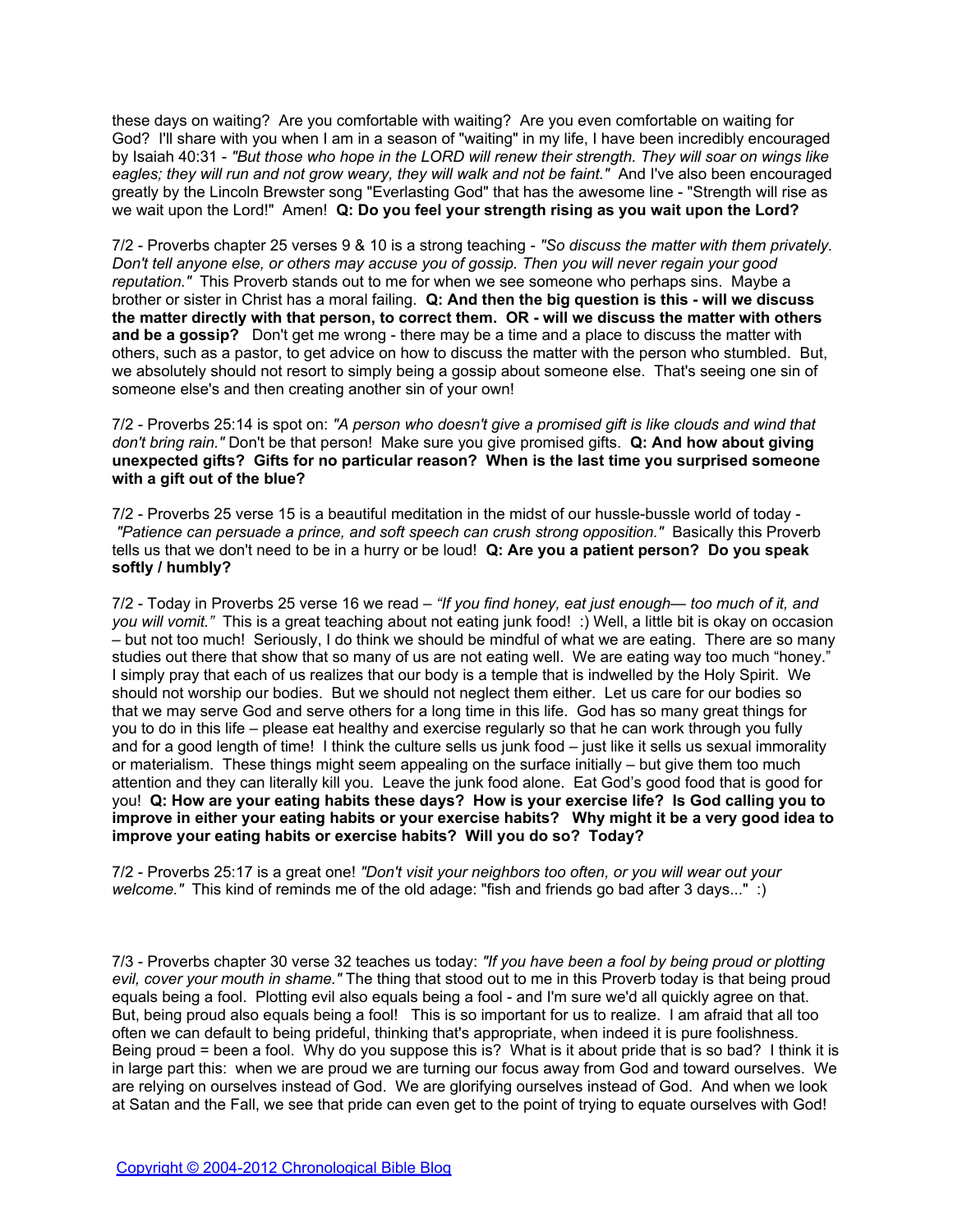This was Satan's great sin. Pride. And pride is a sin that we must be vigilant to guard against in our lives today, tomorrow and every day. Let us not be foolish by being proud! And when we find ourselves being prideful, let us cover our mouths in shame as this Proverb teaches and repent. **Q: Do you struggle with pride in your life? Do you agree with this Proverb that being proud = being a fool?**

7/3 - Today Proverbs chapter 30 verse 33 teaches us: *"As the beating of cream yields butter and striking the nose causes bleeding, so stirring up anger causes quarrels."* This is an appropriate Proverb for our Christmas season when we spend so much time with our families, no? :) I shouldn't joke about this I realize - but I think it's appropriate to address this issue. During the holiday season I am afraid that sometimes we bring up old battles or wounds when we spend time with our families - and we risk stirring up anger that causes quarrels. Don't get me wrong - I think it's ultimately better to bring things into the open with our families. That's how healing begins. But let us be careful that we don't just revert to some old "scripts" we have with our families that stirs up anger in ourselves or in them and then causes quarrels. Let us write some new redemptive and loving scripts instead! **Q: Do you ever stir up anger that causes quarrels in your family? Do some folks in your family stir up anger that causes quarrels? Will you pray that Jesus will introduce new redemptive and loving "scripts" in your family this holiday season? And will you make sure you no longer cause any stirring up of unnecessary anger?**

7/3 - Proverbs chapter 31 and the preceding chapter 30 are thought to be essentially an "appendix" to the overall book of Proverbs, as they are non-Israelite in origin. Chapter 29 was the final chapter of the Proverbs of Solomon. Proverbs chapter 31 verses 1 through 9 consist of 3 sayings that King Lemuel's mother taught him. The entirety of Proverbs chapter 31 demonstrates the significance and role of wise women in the ancient Near East, where the queen mother was often an influential figure. **Q: Who have been some wise women in your life?**

7/3 - Proverbs 31:8-9 today teaches us this powerful lesson: *"Speak up for those who cannot speak for themselves; ensure justice for those who are perishing. Yes, speak up for the poor and helpless, and see that they get justice."* **Q: Do you believe that God calling you to speak up in some way for the poor and helpless? Maybe it's somewhere in your city or neighborhood or home that this call is leading you to speak up... Will you speak up? Will we speak up?**

7/3 - Proverbs 31:10-24 is a great reflection upon a godly wife. I read a commentary that said such a wife is almost a personification of wisdom. I like that thought! And certainly it makes sense that a women / wife would be a personification of wisdom rather than a man / husband... :) Just kidding! I'm a guy, so I can make this kind of joke right? **Q: In all seriousness, how about that thought for each of our lives - male or female - would it be a godly thing to move toward being a personification of wisdom?**  Obviously I'd say that Jesus was the only human this side of heaven that will walk this earth as a pure personification of wisdom. But let us seek wisdom in how we live our lives each and every day. Let us seek God's Wisdom that is worth far more than rubies...

7/3 - Proverbs 31:25-31 are a continued great look at what a godly woman does. I really like verse 30 which seems so opposite of what our culture is often selling us today: *"Charm is deceptive, and beauty does not last; but a woman who fears the LORD will be greatly praised."* I think this holds so true for women and men - our beauty or good looks or outer appearances do not last. They are not eternal. What matters is what's inside - our relationship with and love of God and other people. So, I think this is a great reminder for us to focus on what's inside - which is what's eternal. And yes, our culture will continue to try to sell us on the latest fads to look better on the outside. **Q: Will you refuse to buy into that which will not last? Do you realize that holiness is beautiful?**

7/4 - Today we read Psalm 42 verse 1, which is one of my favorite verses in the Bible! *"As the deer pants for streams of water, so I long for you, O God."* That is so right on. Lately these days I have been longing for God more than ever - and I love that. I am thankful for that. There have been seasons in my life - which can certainly be called "dry" seasons - where I have not longed for God. Where I have not longed for the true Living Water. I just love the picture this Psalm verse paints in my mind - a deer in the wilderness is fleeing from hunters. It is literally dying of thirst as it runs. It is tired. It is weary.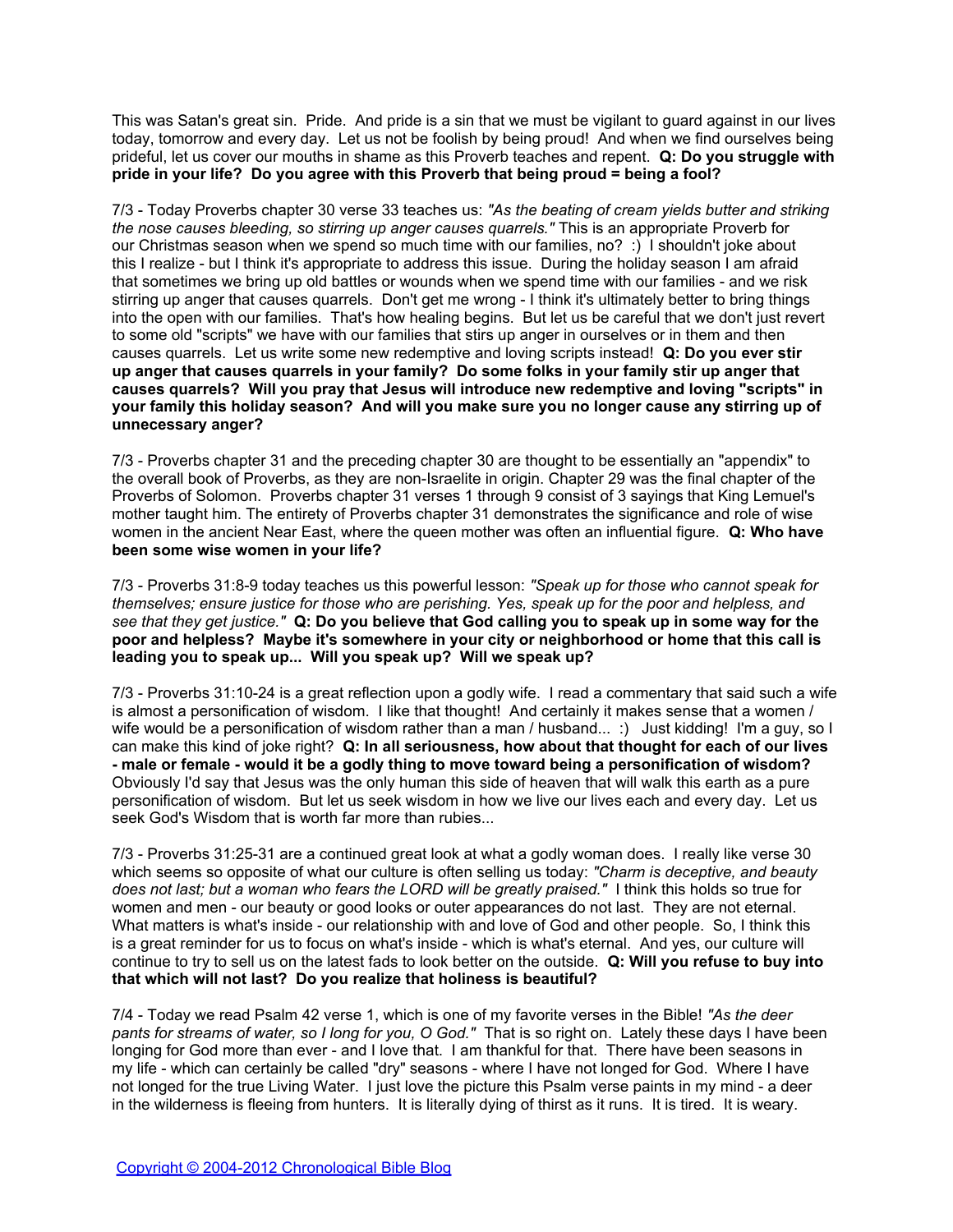It is running from death. And it needs water. It pants for streams of water. Like this deer, I pray that I long for God in the same way. As I flee from sin. As I am tired. As I am weary. As I run from death. I need God. I long for God. **Q: How about you? Do you long for God these days as a deer longs for water? Are you consistently drinking from the true Living Water?**

7/4 - I think Psalm 43 verse 5 starts off with a couple of questions that then answer themselves by the end of the verse - *"Why am I discouraged? Why so sad? I will put my hope in God! I will praise him again--my Savior and my God!"* I would agree with what this verse is getting at. If I find myself to be discouraged or sad, it comes as no great surprise to me that I have been putting my hope in things other than God. I have been perhaps even praising false idols. And the sure fire way to be freed from the discouragement or sadness? To put my hope once again in God and God only. And to praise him again! I think this Psalm verse is a great reminder to make sure we are not placing our hope in anything other than God. For anything other than God will only leave us empty in the end. **Q: How have you overcome discouragement or sadness? Has praising God ever lifted your spirits when you were feeling down?**

7/4 Psalm 44 verse 3 is a wise statement about where the Israelites and our true strength and victory in life comes from - *"They did not conquer the land with their swords; it was not their own strength that gave them victory. It was by your mighty power that they succeeded; it was because you favored them and smiled on them."* **Q: As you look back on your life and at the good things that have happened to you, do you think that these things occurred because of your own power or work alone? Or, do you think it is possible that God's hand was blessing your life through all of those good things even if maybe you did not notice God was there at the time?**

7/4 - Every time I read Psalm 44 verse 23 it reminds me of one of the amazing aspects of the Psalms - that the Psalms are people like us speaking to God - and in all sorts of emotional ways: *"Wake up, O Lord! Why do you sleep? Get up! Do not reject us forever."* This type of verse reminds me that it's okay for us to not always talk to God in our "church voice." It's okay to get a little bit passionate in our prayers to God. I think God would prefer us to be real with him - where we are right now or at any given moment - rather than try to put on any special facades for God. If ever you feel like you are at a loss for words for what you might want to say to God - how you might be needing to pray to God - surf through the Psalms... you'll very likely find voice for what you are trying to say. **Q: How are the Psalms standing out to you this year as you read them? Are they giving voice to some of your prayers? Do you ever pray the Psalms?**

7/4 - Psalm 45 is very likely a song of praise to King David on his wedding day. Interestingly, after the Babylonian exile, this Psalm was applied to the Messiah, Jesus Christ, the promised Son of David. I can see how some verses in this Psalm could apply to both the current king of the day and the true king yet to come. Verse 7 is a good example: *"You love what is right and hate what is wrong. Therefore God, your God, has anointed you, pouring out the oil of joy on you more than on anyone else."* **Q: Is Jesus your King?**

7/4 - Today we read Psalm 46, which is an incredible Psalm! This Psalm represents a song of hope celebrating the certain triumph of God's kingdom – even in the midst of times of severe trouble. This Psalm served as the inspiration for Martin Luther's famous Hymn, "[A](http://www.hymnsite.com/lyrics/umh110.sht) [Mighty](http://www.hymnsite.com/lyrics/umh110.sht) [Fortress](http://www.hymnsite.com/lyrics/umh110.sht) [is](http://www.hymnsite.com/lyrics/umh110.sht) [Our](http://www.hymnsite.com/lyrics/umh110.sht) [God](http://www.hymnsite.com/lyrics/umh110.sht)." Just after 9/11 I saw emails on the internet floating around with the entirety of Psalm 46. I would encourage you to keep this Psalm in your "back-pocket" as a Psalm to meditate upon whenever you personally might be going through times of severe trouble – or whenever our world might be going through times of severe trouble. Near the end of this Psalm in verse 10 we will read a tiny little verse that I think is the key to this Psalm – *"Be still, and know that I am God."* **Q: If you are going through a time of trouble in your life right now, will you take some time to meditate upon Psalm 46 and in particular verse 10? What does it mean to you to "Be still, and know that I am God?" Do you believe that being still during times of trouble can draw you closer to God? Will you be still today before God? In this stillness will you seek to know that He is indeed God? Even in the midst of whatever might be troubling**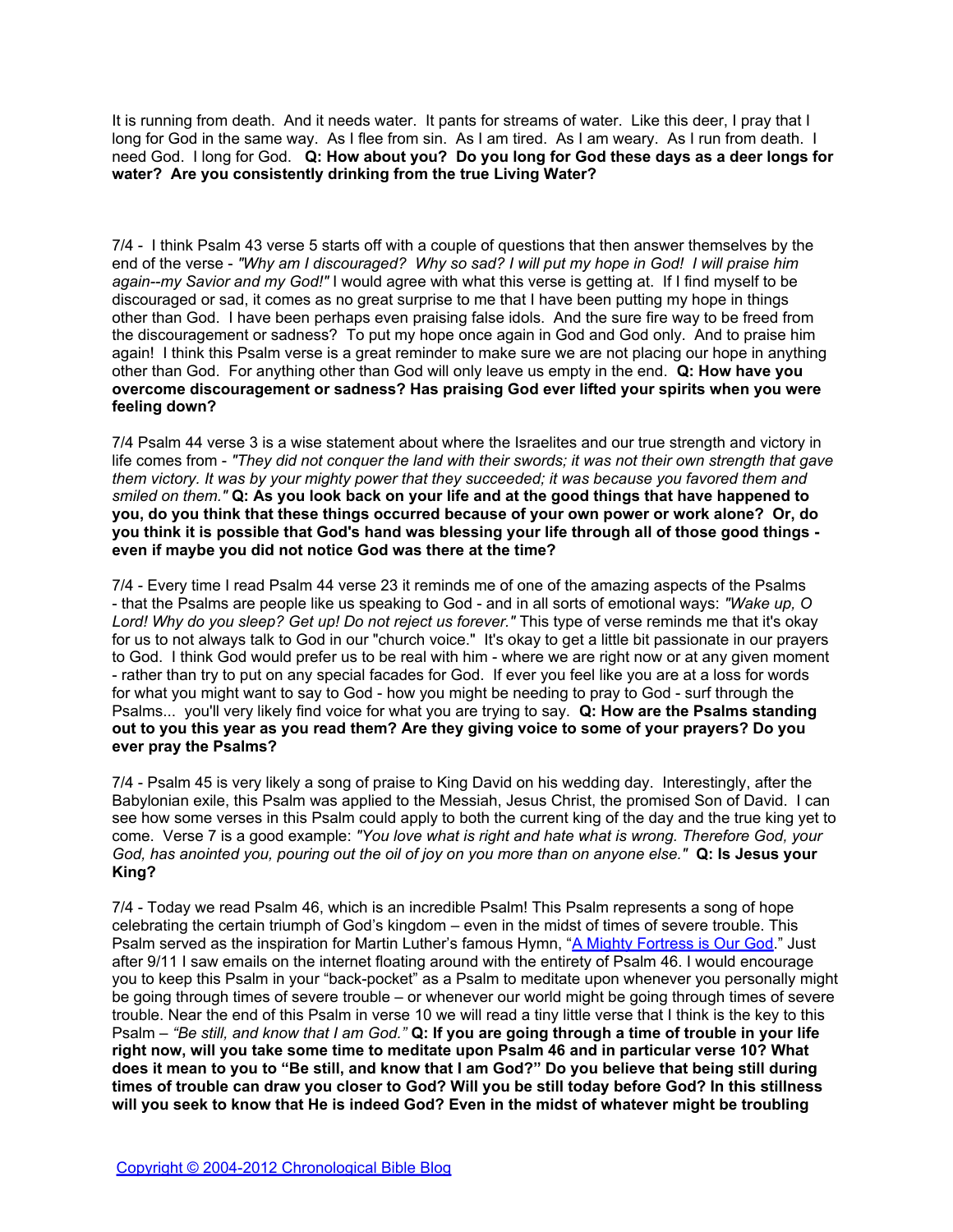### **you, will you seek to know that I AM is your God?**

7/5 - Psalm 47 is an awesome Psalm! I can almost hear and feel music and a drum beat as I read this Psalm today! This Psalm was used in later Jewish synagogue liturgies for Rosh Hashanah, the New Year Festival. This Psalm has also been used by the Christian church in the Celebration of Jesus' ascension, in particular with emphases on verse 5 - *"God has ascended with a mighty shout. The LORD has ascended with trumpets blaring."* **Do you hear and feel the music as you read this Psalm? Do you think God is a fan of music?**

7/5 - Psalm 48 is a celebratory Psalm of Mount Zion in Jerusalem, as verse 8 reads: *"We had heard of the city's glory, but now we have seen it ourselves- the city of the LORD Almighty. It is the city of our God; he will make it safe forever."* I like verse 10 a lot in this Psalm: *"As your name deserves, O God, you will be praised to the ends of the earth."* I have had the good fortune to travel many places on this planet, and I will admit that it always encourages me to no end when I see God being praised and worshiped in other cultures. I always try to visit churches wherever I travel on Sundays, and I love seeing how different cultures worship God. One of the most memorable experiences was in the Dominican Republic in a very impoverished community. I honestly don't know that I have ever seen a congregation worship God so wholeheartedly than I did that day in the DR. It was beautiful. The other thing I am reminded of when traveling is that when we are in relationship with Jesus, God is always with us no matter where we go. When we're 35,000 feet above the ground in an airplane, God is with us. When we're in the middle of nowhere that has no church - God is with us. So, no matter where we go, if God is with us, we have the opportunity to praise God's name to the ends of the earth! **Q: Even if you're traveling to some far off locale where no one else around you would praise God, will you? Have you ever experienced this when traveling?**

7/5 - Psalm 49 verses 1-3 are a fantastic teaching that the Word of God, the Bible, is for everyone, no matter what our lots in life may be - *"Listen to this, all you people! Pay attention, everyone in the world! High and low, rich and poor--listen! For my words are wise, and my thoughts are filled with insight."* **Q: Are you listening today? Are you paying attention to the wise words and insights of the Bible? Are you truly studying the Bible and then applying the Bible's teachings to your life?** Then, verse 15 in this Psalm is beautiful: *"But as for me, God will redeem my life. He will snatch me from the power of death."* **How about for you? Will God redeem your life? Like the parable of the lost sheep that we read about in [Luke 15:3-7,](http://www.biblegateway.com/passage/?search=luke+15:3-7) has Jesus saved you from being snatched from the power of death?**

7/5 - Today in Psalm 84:5 we read: *"Blessed are those whose strength is in you, who have set their hearts on pilgrimage."* **Q: Where does your strength come from? God? Or your own will-power? Why might it be a good idea to rely on God for your strength rather than yourself? Have you set your heart on a pilgrimage? Is the pilgrimage toward God? Do you think this will be a life-long pilgrimage?** Later in this Psalm, verse 10, we read: *"Better is one day in your courts than a thousand elsewhere."* This is a song many of us have probably sung before at church. **What does this verse mean to you? What does one day in God's courts look like for you? Why would one day in God's courts be better than one thousand days elsewhere? Do you look forward to spending an eternity in God's courts? Is your heart on a pilgrimage to God's courts?**

7/5 - Psalm 85 is awesome today! So many great verses... I love verse 8 - *"I listen carefully to what God the LORD is saying, for he speaks peace to his people, his faithful ones. But let them not return to their foolish ways."* I like that thought - God speaks peace to his people. **Q: Are we listening carefully to what God is saying? Are we receiving his peace into our hearts? And so importantly - are we not returning to our foolish ways?** Verse 6 reminds me of the Jeremy Camp tune "Revive Me", which is an amazing tune - *"Won't you revive us again, so your people can rejoice in you?"* **Do you need God to revive you? Will you pray for revival?**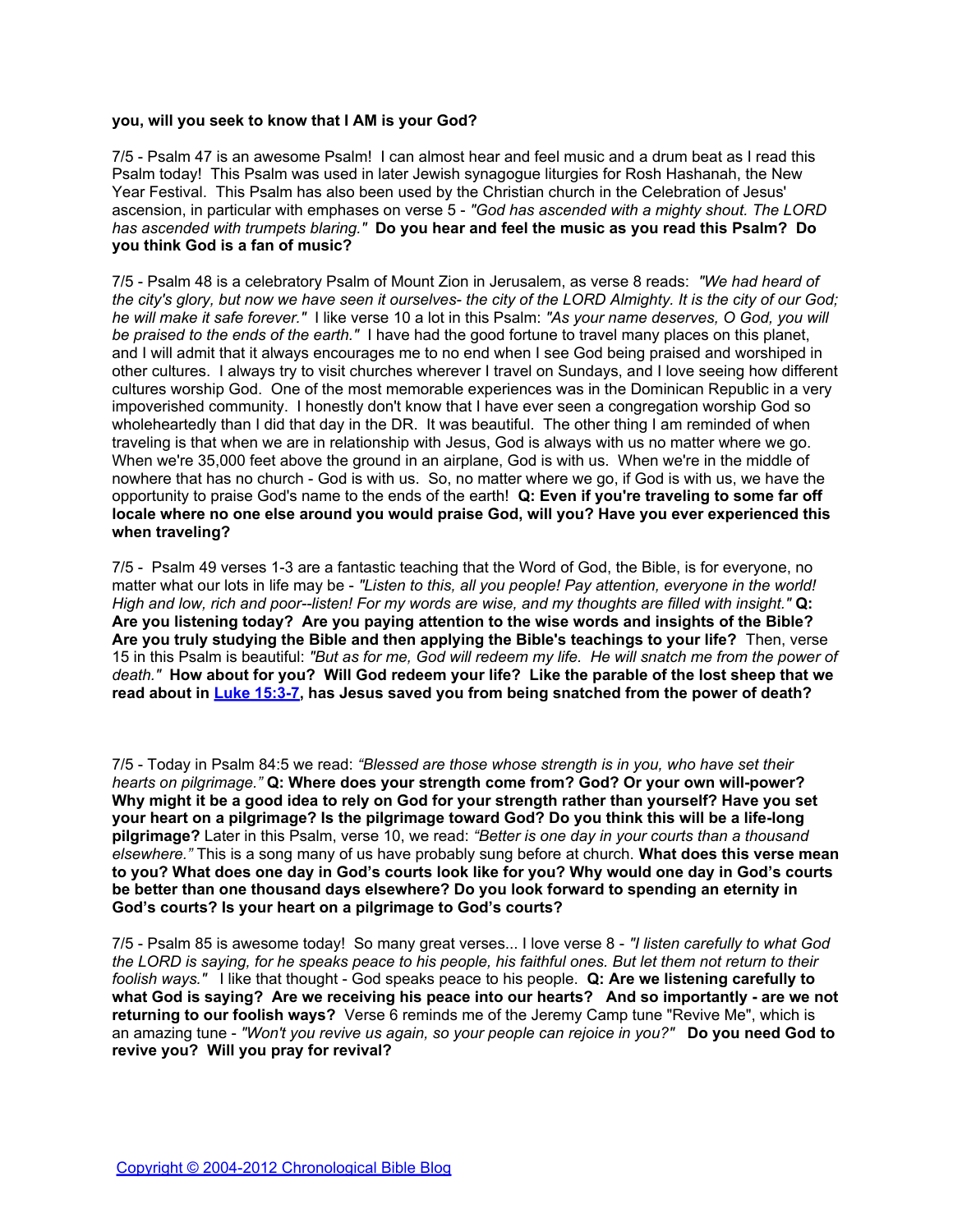7/5 - Psalm 87 is a celebration of Jerusalem as the City of God, as we read in verse 3 - *"O city of God, what glorious things are said of you!"* As we continue to read through the Bible this year it is amazing to reflect upon how much focus there is on Jerusalem as the city of God. Truly, so many of the Psalms glorify Jerusalem, often as a foreshadowing of the Heavenly City of God. Indeed, as this verse suggests, many glorious things are said of Jerusalem in the Bible! **Q: Have you visited Jerusalem? Is it glorious?**

7/6 - Today we read this reflection on the godly in Psalm 1 verse 2: *"But they delight in doing everything the LORD wants; day and night they think about his law."* **Q: How well does this verse ring true with your life today? Do you delight in being obedient to God? Do you think about God's Word, the Bible, day and night? Should you? This year, will you?** 

7/6 - Psalm 2 is a prophetic and Messianic Psalm. This Psalm is frequently quoted in the New Testament in reference to Jesus as God's Anointed and the great son of King David. The word "Messiah" comes from the Hebrew word for "anointed one." And the word "Christ" comes from the Greek word for "anointed one." (as we read Anointed One in verse 2 ) Verses 11 & 12 in this Psalm are encouraging and also a strong warning for us at the same time: *"Serve the LORD with reverent fear, and rejoice with trembling. Submit to God's royal son, or he will become angry, and you will be destroyed in the midst of your pursuits--for his anger can flare up in an instant. But what joy for all who find protection in him!"* I think the closing sentence should be a huge encouragement to us. If we are seeking to love God and Jesus and other people with all of our hearts, mind, strength and souls - God knows it. And he will provide eternal protection for us. Yes, there will be suffering in this life - but joy can be found in knowing that we will have an eternity to spend with God and his royal son!

7/6 - Psalm 10 is a prayer for rescue from attacks from the proud and wicked. Wisely, you'll note that this Psalmist is not taking punishment into his own hands - but asking God for punishment. We would do well to remember that punishment is the Lord's... For some reason much of this Psalm reminded me way too much of our world today - and I realized that not much has changed over 3,000 years! Verse 4 in particular rang true to me about much of our world today: *"These wicked people are too proud to seek God. They seem to think that God is dead."* Only about 100 years ago the philosopher Friedrich Nietzsche uttered those exact words - "God is dead." And I know that this viewpoint of many expressed in this Psalm 3,000 years ago, and 100 years ago by Nietzsche, is still a viewpoint of many in our world today. What a sad thing. **Q: What can we do in our lives today to show the world that God is not dead? How can we live our lives to demonstrate that God is alive? Let us share with this hurting and dying world with all that we are that God is not dead. What are you doing with your life today to show others that He Lives?**

7/6 - Psalm 33 verse 11 is strong today - *"But the LORD's plans stand firm forever; his intentions can never be shaken."* I think the thing that grabs me about this verse is that it is God's plans - not our plans that stand firm forever. Therefore, it's only logical in my mind that we should align our lives such that they are part of God's plan - God's kingdom. I think reading the Bible each day is one excellent way to discern what God's plans are. And then - once we know what God's plans are, will we then align our lives with his plans? Knowing that his intentions can never be shaken? **Q: How do you align your life with God's plans? Do you consciously try to do this?**

7/6 - Psalm 33 verse 12 today is awesome: *"In him our hearts rejoice, for we are trusting in his holy name."* **Q: How Does your heart literally rejoice when you think about God? How do you trust in God's holy name?**

7/6 - Today in Psalm 71 verses 6 through 8 we read - *"Yes, you have been with me from birth; from my mother's womb you have cared for me. No wonder I am always praising you! My life is an example to many, because you have been my strength and protection. That is why I can never stop praising you; I declare your glory all day long."* So true that God has cared for each of us since we were in our mother's womb! This a beautiful thing to realize. There is an interesting thought in these verses - if our live is an example to many - and well, yes, it really is no matter what we actually do. Hopefully our life is a good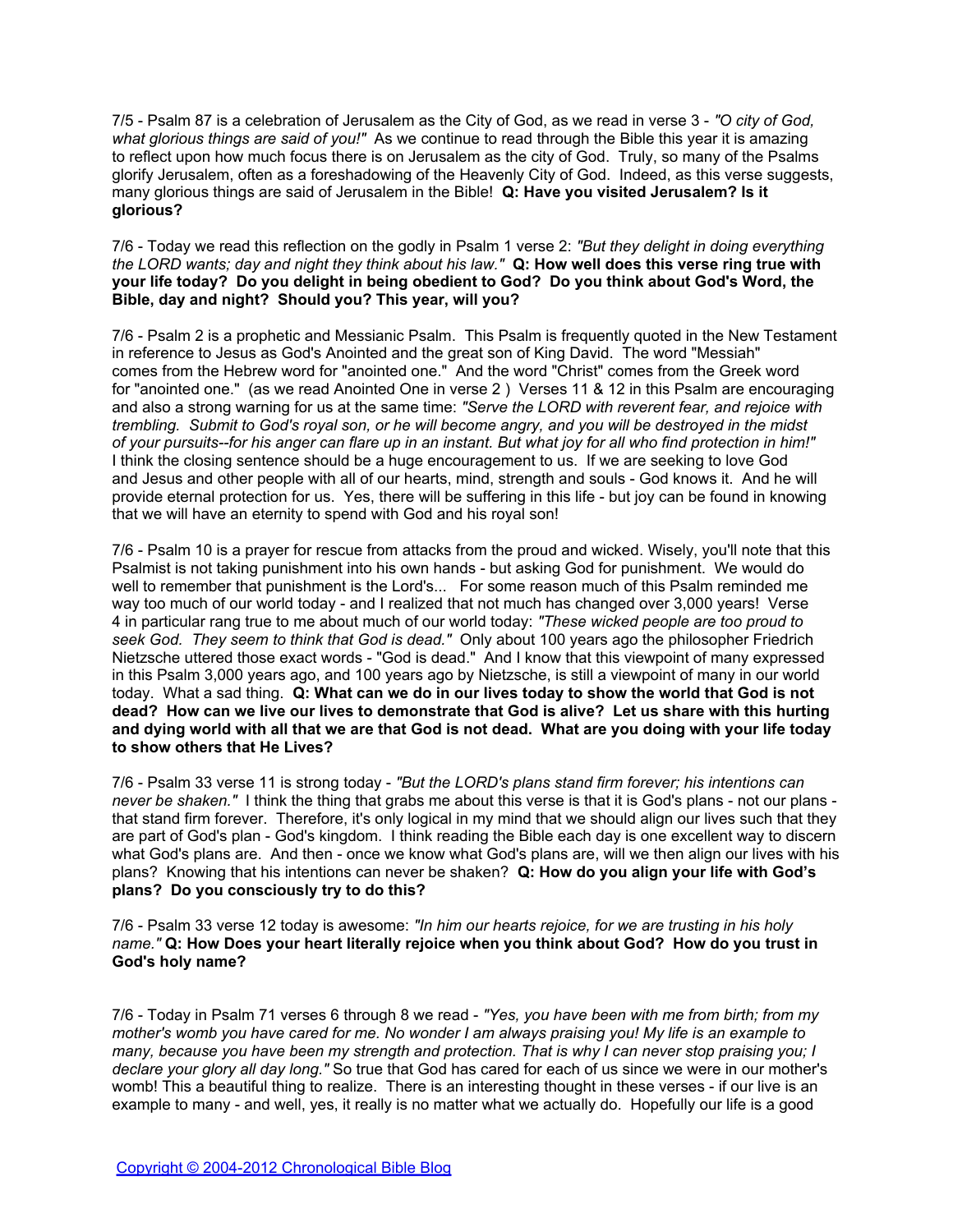example - but there could be seasons of bad example too. . . If our lives are good examples to many, why is this so? I agree w/ the Psalmist - it is simply because of God in our lives. **Q: Is God literally your strength and protection? Do you praise God unceasingly? Do you declare God's glory all day long? How do you do so? Also, what verses or insights stand out to you in today's readings?**

7/6 - Today in Psalm 91:11-12 we read the words quoted by Satan to Jesus during the temptation in the desert: *"For he will command his angels concerning you to guard you in all your ways; they will lift you up in their hands, so that you will not strike your foot against a stone."* As you read this Psalm, do these words apply to Jesus only? Or to those who trust in the Lord as well? Do you believe that the Lord is guarding you in all your ways? Do you believe this is possible? (I hope your answer is yes) Do you recall Jesus' response to Satan in Matthew 4:7: *"It is also written: 'Do not put the Lord your God to the test."* **Q: What do Jesus' words to Satan tell you about these words in the Psalm? Can we believe these words of the Psalmist, and also not put God to the test at the same time? As an example, maybe to just myself :) , is driving over the speed limit putting God to the test? Is deciding to skip church one week (or for many weeks) because we have some chores to catch up on / or fun stuff to do / or because we're just tired, putting God to the test?**

7/7 - Today in Psalm 92 verse 4 we read a joyful verse! *"For you make me glad by your deeds, O LORD; I sing for joy at the works of your hands."* **Q: When was the last time you reflected upon God's deeds? When was the last time you reflected upon God's work of his hands? Do you think this might be a good daily habit? Do God's deeds make you glad? Do you sing for joy regularly for the work of God's hands?**

7/7 - Psalm 94 verse 14 is fantastic today - *"The LORD will not reject his people; he will not abandon his own special possession."* I love this thought - that God will not reject us. He will not abandon us. We are his own special possession. **Q: Do you believe that you are God's own special possession? How does this make you feel? Act?**

7/7 - Wow.. Psalm 96 today is amazing! I love verse 1: "*Sing a new song to the LORD! Let the whole earth sing to the LORD!"* And I love the imagery in verse 12: *"Let the fields and their crops burst forth with joy! Let the trees of the forest rustle with praise." Q:* **is there a new song God is asking you to sing to him these days? Will you sing this new song to God?**

7/7 - Psalm 97 verses 10 & 11 are so spiritually powerful & true: *"You who love the LORD, hate evil! He protects the lives of his godly people and rescues them from the power of the wicked. Light shines on the godly, and joy on those who do right."* I do believe that God protects the lives of his godly people and rescues them from the power of the wicked. Honestly, I believe that God does this in our lives much more often than we even consciously realize. I am sure there are a few moments in our life when we fully realize we were being protected by God. But, I also have a strong belief that God protects us from unforeseen things that never entered our consciousness. Do bad things still happen to godly people? Yes, of course they do. Why? I can't answer this - I've heard C.S. Lewis' book ["The](http://blank/) [Problem](http://blank/) [of](http://blank/) [Pain"](http://blank/) gets at this a bit. I need to read it. We are in a fallen world. There is evil and an enemy in this world. Bad things do happen. But, overall, I believe these verses above are so true. I do believe that light shines on the godly and joy on those who do right. **Q: Do you believe these verses above to be true? Have you experienced the truth of these verses in your life? How have you experienced protection, light and joy in the Lord?**

7/8 - Psalm 99 is a great psalm of praise! This Psalm mentions the word Lord 7 times. I like verse 6 - *"Moses and Aaron were among his priests; Samuel also called on his name. They cried to the LORD for help, and he answered them."* These were obviously some major characters in the Bible. I love Psalm 99 verse 3 - *"Let them praise your great and awesome name. Your name is holy!"* I think sometimes in our modern world we can forget that God's name is holy. Jesus' name is holy. These holy names change things. They change everything. If ever you are ever feeling like you are being confronted by evil - maybe even in your sleep in a dream - call upon Jesus' name and watch the evil flee from you immediately. It is true... Jesus' name is holy! God's name is holy! **Q: Do you believe God's very name is holy? How do you cry out to the LORD using His holy name? Do you believe if you cry out to**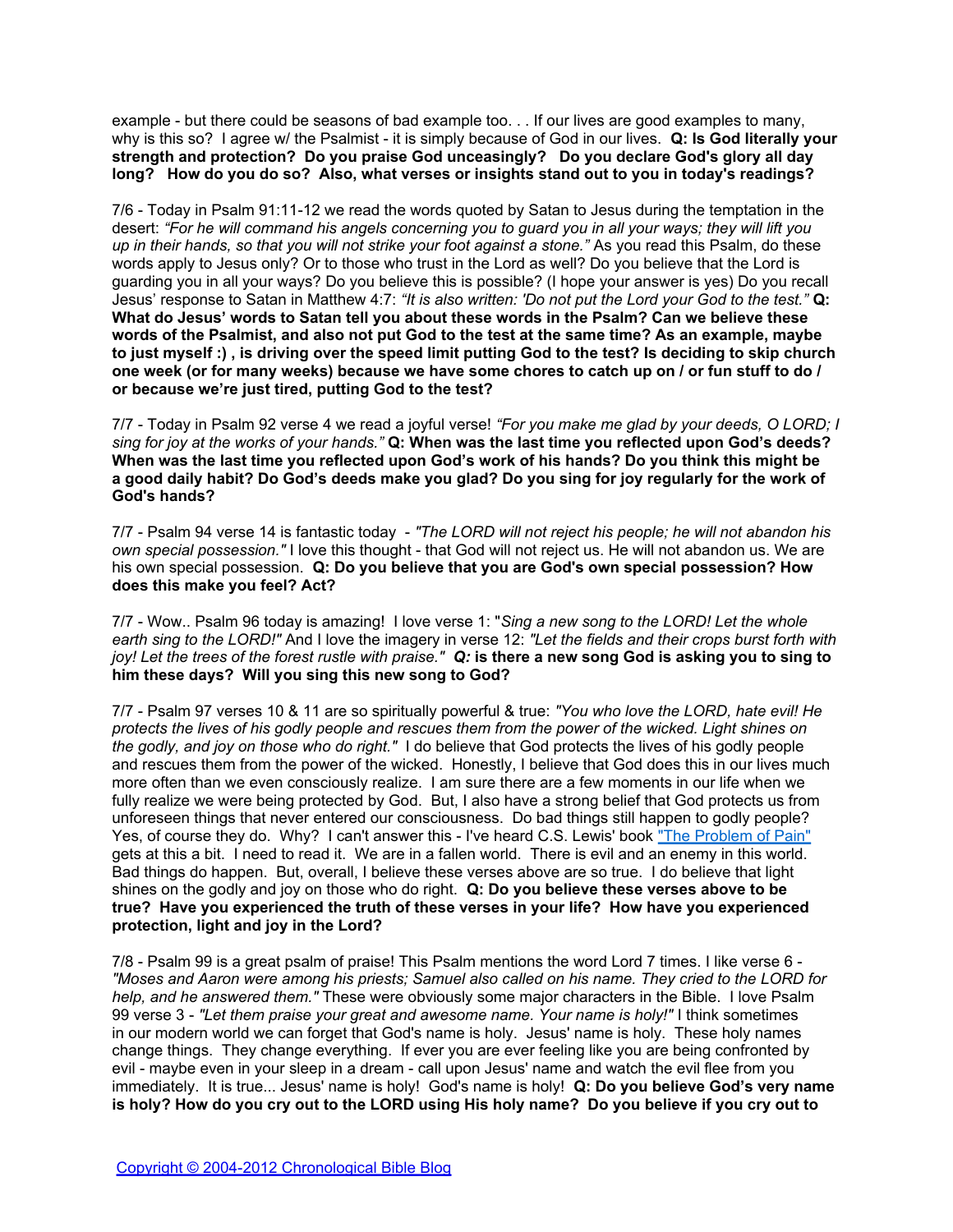## **the Lord for help, He will answer you too?**

7/8 - Today we read Psalm 100! I will copy this short Psalm below. Does this Psalm speak to you? Do you feel joy while reading this song? I have read much of ["The](http://blank/) [Life](http://blank/) [You've](http://blank/) [Always](http://blank/) [Wanted" by](http://blank/) [John](http://blank/) [Ortberg](http://blank/) (a great book!) and he has a great chapter on JOY being a spiritual discipline. It is amazing to realize that Joy is a gift from God we should be experiencing every day. **Q: How are you experiencing joy as a spiritual discipline? Think this Psalmist in Psalm 100 was? Psalm 100**

# **A psalm. For giving thanks.**

*Shout for joy to the Lord, all the earth. Worship the Lord with gladness; come before him with joyful songs. Know that the Lord is God. It is he who made us, and we are his; we are his people, the sheep of his pasture. Enter his gates with thanksgiving and his courts with praise; give thanks to him and praise his name. For the Lord is good and his love endures forever; his faithfulness continues through all generations. Q:* **When is the last time you shouted for joy to God? Do you regularly worship God with** 

# **gladness? Do you come before our Heavenly Father with joyful songs? Do you know that you are God's? Is this fact alone worth being joyful about each and every day?**

7/8 - Psalm 102 is a great reminder to us on the importance to pray. To bring our troubles to the Lord. Psalm 102 can also definitely be a comfort for us during a time of sorrow. I love the reminder about God in verse 27 (which Hebrews also reminded us of today in the verses above...) - *"But you are always the same; your years never end."* God does not change. He is perfectly consistent. We are oftentimes inconsistent. But, our inconsistencies do not change God's consistency. He is always the same - yesterday, today, tomorrow and forever. God is the one sure thing in life that you can count on forever. **Q: Do you believe God is the same yesterday, today and forever? Do you believe God is the same God in the Old Testament and the New Testament?**

7/8- Psalm 104 is a beautiful hymn to the Creator! I like all of the verses - verse 19 stands out to me because I can find some cool images related to this verse on the web! :) *"You made the moon to mark the seasons and the sun that knows when to set."* **Q: How does nature remind you of our Creator God? Do you ever praise God when you are outdoors?** This Psalm overall goes through Genesis 1 and the story of creation. Not quite in the same order of creation, or the same details. But, essentially this Psalm is a retelling of Genesis 1. I love Psalm 104 verse 33 today - *"I will sing to the LORD as long as I live. I will praise my God to my last breath!"* I so pray that this verse will be true for both you and me. I pray we will sing to God as long as we live. I pray we will praise God to our very last breath. And in particular at our very last breath I pray we are praising God! **Q: How are you singing to God in your life today? What are some new ways you are praising God these days?**

7/9 - Psalm 105 verse 4 stood out to me today - *"Search for the LORD and for his strength, and keep on searching."* I like that - search! If you search for God, he will indeed be found**. Q: Have you ever searched for God? And for his strength? Are you maybe searching now? Do you believe he will be found? Will you keep on searching?**

7/9- Psalm 106 is a repentive Psalm, likely written by a Levitical priest after returning to Jerusalem after its destruction. Verse 2 stood out to me today - *"Who can list the glorious miracles of the LORD? Who can ever praise him half enough?"* **Q: Can you list all of the glorious miracles of God? Can anyone? Are you praising God today? Every day?**

7/9 - Verse 3 is powerful- *"Happy are those who deal justly with others and always do what is right."* I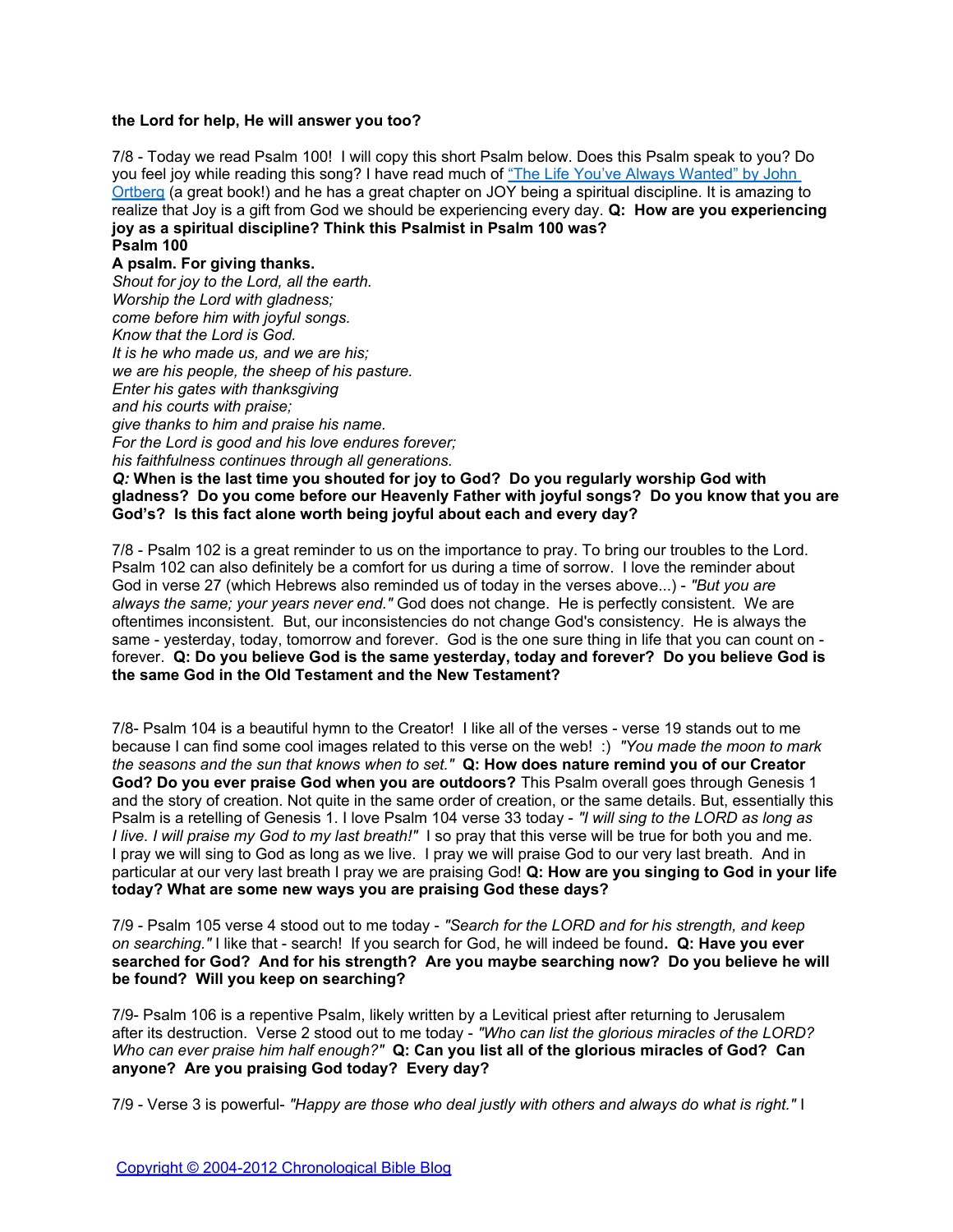think this is such an important thing to know - we will be happy when we deal justly with others and when we do what is right. This is happiness. Not money or fame or power or luxuries. Dealing justly with others and doing what is right is happiness. **Q: So, Biblically, are you happy?**

7/9 - Today in Psalm 106:19-21 we read: *"At Horeb they made a calf and worshiped an idol cast from metal. They exchanged their Glory for an image of a bull, which eats grass. They forgot the God who saved them, who had done great things in Egypt."* This of course sounds very familiar to Romans chapter 1 verses 22 and 23: *"Although they claimed to be wise, they became fools and exchanged the glory of the immortal God for images made to look like mortal man and birds and animals and reptiles."* **Q: Was this wise that the Israelites exchanged their Glory for an image of a bull? Why did they do this? What should have been their Glory? What is your Glory today? Do you, at times, exchange your true Glory for something else? Is this wise? Are you forgetting the God who saved you? The God who has done great things for you?**

7/9 - Verse 13 in this Psalm also stands out: *"Yet how quickly they forgot what he had done! They wouldn't wait for his counsel!"* **Q: Is this true of us? Do we forget or take for granted all of the blessings God has poured out into our lives? In doing so, do we decide to take matters into our own hands - not waiting on God's counsel for our direction? Will we remember? Will we wait? Patiently...?**

7/9 - Psalm 106 verse 39 stood out to me today, speaking about the Israelites: *"They defiled themselves by their evil deeds, and their love of idols was adultery in the LORD's sight."* I think this Psalm verse stands the test of time with our modern world today. **Q: Do you believe that we still defile ourselves with our evil deeds today? Do you believe that our love of idols is adultery in God's sight? How can we stop defiling ourselves with evil deeds and stop loving idols in our modern world today? Who can save us from ourselves?**

7/10 - Psalm 107 repeats a verse four times - starting with verse 6 here - *""LORD, help!" they cried in their trouble, and he rescued them from their distress."* (then see verse 13, verse 19, and verse 28 - same verse) This is a great reminder to pray - and yes, it's great to pray during times of distress of course. **Q: But, how about praying during times of happiness & joy? Or even times of just regular blahs?** I recently read much of the book "The Life You've Always Wanted" by John Ortberg (great book! ), and it has a great chapter on prayer. It is so true that one of the best ways to truly know and love God is through prayer. Simple prayer. 5 minutes a day. **Do you pray to God 5 minutes a day? When the storms of life come, do you cry out for help to Jesus? Do you know that he will always be there for you in the midst of the storm?**

7/10 - Psalm 111 is a wonderful Psalm of praise! I love the way it ends in verse 10: *"Reverence for the LORD is the foundation of true wisdom. The rewards of wisdom come to all who obey him. Praise his name forever!"* **Q: Do you believe that reverence for God is the foundation of true wisdom? Do you believe that there are rewards of wisdom if you obey God? Will you praise his name forever?**

7/10 - Psalm 112 is a great look at a godly person's life. Today in verse 1 we read: *"Blessed is the person who fears the Lord, who finds great delight in his commands."* **Q: Is fear of the Lord healthy? Why or why not? Is fear of the Lord the beginning of wisdom? Are you blessed if you fear the Lord? Do you find great delight in God's commands? What are God's commands?**

7/10 - Psalm 112 verse 4 stands out - "*When darkness overtakes the godly, light will come bursting in."*  This is encouraging. When darkness overtakes us, if we stay true to God and Christ and faith, light will come "bursting in"! I like that... Know that the light is coming... And verse 9 is a great reminder - *"They give generously to those in need."* **Q: Are you doing something in your life to serve the poorest of the poor? There are 1.2 billion people living in our world today on less than \$1 per day. Is there something you can do to give generously to those in need?**

7/10 - Psalm 113 & 114 today are very interesting and important Psalms! These are 2 of 6 Psalms, 113 to 118, that form the "Egyptian Hallel." These Psalms were used in Jewish liturgy at the great religious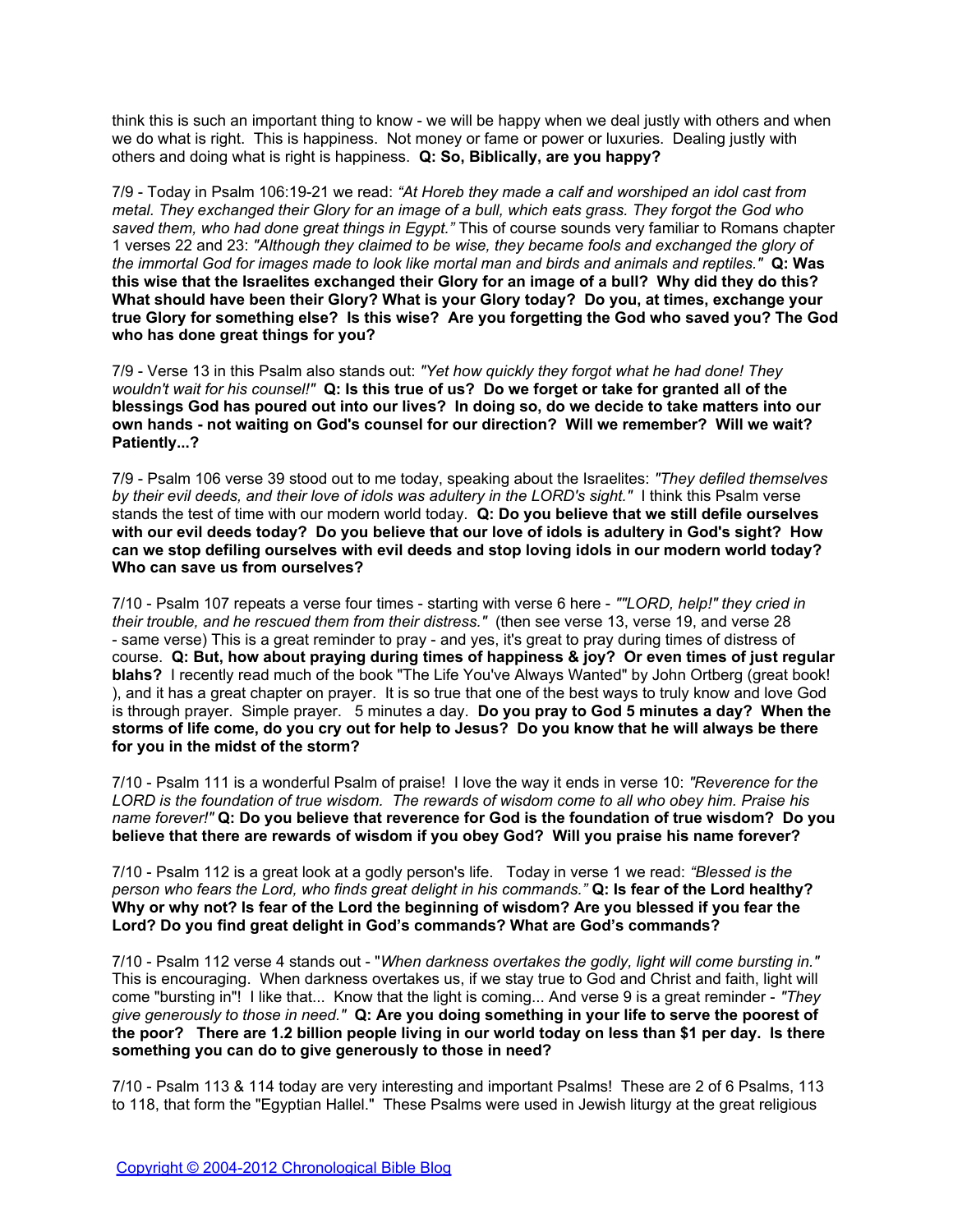festivals of Passover, Tabernacles, Dedication, Weeks, New Moon. At Passover Psalm 113 & 114 were sung before the meal and Psalms 115 - 118 were sung after the meal. **Q: As you read these two Psalms today, do you sense joy in the Lord's work? Justice? Glory? Power? Does reading these two Psalms make you want to celebrate and give thanks for the Lord and all he has done throughout history and in your life?**

7/11 - Today in Psalm 115 verse 1 we will read – *"Not to us, O LORD, not to us, but to your name be the glory."* (Chris Tomlin fans out there will recognize this as one of his many awesome worship tunes. . .) I don't know how this verse strikes you, but it strikes me hard. Which is good. I think sometimes I do things for my own glory. And this verse, and really the entire Bible, is clear that the glory is God's and not ours. Yeah, sure, we will live our lives full of "glorious" moments when we are loving God and loving people. But, we should not be living our lives to build up our own fame or our own glory. As Rick Warren states so well in the 1st sentence of the 1st chapter of his book "Purpose Driven Life"- "It is not about you." And this is true. It is about God. And this is good news! Really. I have tried to live my life in the past where it was all about me. And this was a miserable way to live life. I pray that you see the incredible wisdom in this verse - *"Not to us, O LORD, not to us, but to your name be the glory."* **Q: How are you living your life? Are you living your life to advance the fame and glory of God? Are you doing this by loving God and loving other people with all that you are? Or, are you by chance living your life to advance the fame and glory of yourself? And if so. . . how's this going for you?**

7/11 - Psalm 116 verses 1 & 2 are amazing- *"I love the LORD because he hears and answers my prayers. Because he bends down and listens, I will pray as long as I have breath!"* **Q: How is your prayer life these days? Do you believe God bends down and listens to your prayers? And answers them? Will you pray as long as you have breath?**

7/11 - Psalm 117 is the shortest of all the Psalms - and the shortest chapter in the entire Bible. This Psalm is said to basically be one long Alleluia. :) Actually verse 1 has a very important message -  *"Praise the LORD, all you nations. Praise him, all you people of the earth."* This demonstrates that God was very interested in the salvation of the Gentiles and all the nations in the Old Testament. And not just in the New Testament as we get to the book of Acts. This was part of the plan all along... **Q: When was the last time you said "Alleluia" to God, outside of church?**

7/11 - I came across a wonderful speculation on Psalm 118! Zondervan's commentary suggested that Jesus and the disciples sung this psalm/hymn at the end of the Last Supper. Matthew chapter 26 verse 30 tells us - *"When they had sung a hymn, they went out to the Mount of Olives."* Adds a bit of a new dimension to this Psalm, no? The reason for this speculation is because this is the final Psalm in the Egyptian Hallel of Psalms 113 through 118. These Psalms were used in Jewish liturgy at the great religious festivals of Passover, Tabernacles, Dedication, Weeks, New Moon. At Passover Psalm 113 & 114 were sung before the meal and Psalms 115 - 118 were sung after the meal. Perhaps, even after the Last Supper by Jesus and the disciples? Verse 8 in this Psalm stands out to me big time: "*It is better to trust the LORD than to put confidence in people."* Kind of strong words I know... but what do you think? Might people, on occasion, let you down? Obviously, we know the answer to this one. People will let us down. Even our closest friends and family at some point will let us down. However - I don't think this means we give up on investing and loving friends and family! It just means we should not be surprised when someone let's us down. That's human nature. None of us is perfect this side of heaven you will obviously let people down too. Realizing this, I think all of us should be prepared to forgive others and to ask for forgiveness of others. However, what do you think on this question: **Q: Will God ever let you down? Will Jesus ever let you down?** Please know He won't! In fact, I believe that He's holding you up right this very moment...

7/11 - Psalm 118 is the last half of the psalm possibly sung by Jesus and the disciples after the Last Supper - see yesterday's posting below for details. What an amazing Psalm... Verse 22 was quoted by Jesus in Matthew 21:42, Mark 12:10 and Luke 20:17 and he used this verse to refer to himself - *"The stone rejected by the builders has now become the cornerstone."* **Q: Do you believe this verse applies to Jesus? Is Jesus the cornerstone in your life?**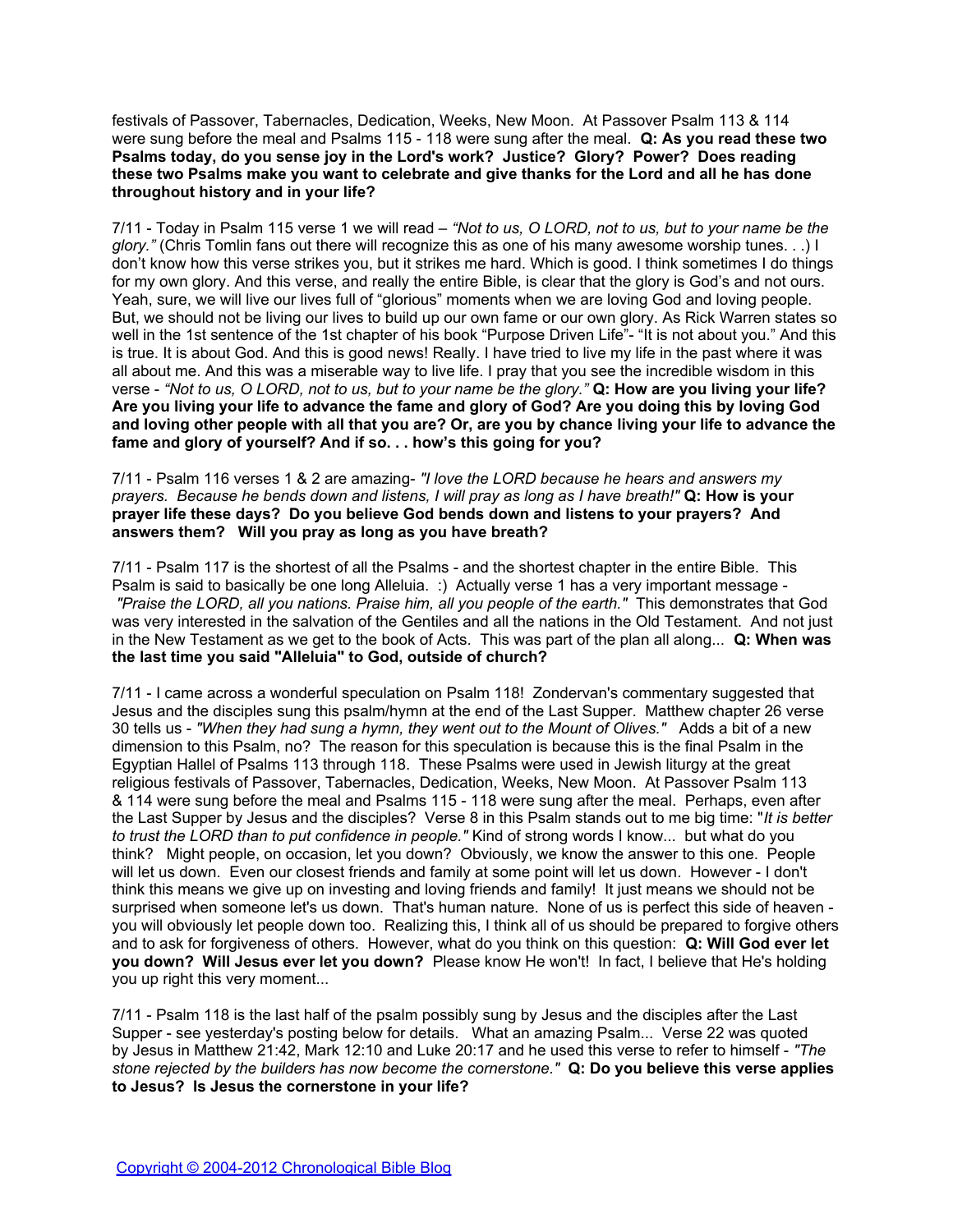7/12 - Whoo-hoo! Today we begin Psalm 119, the longest Psalm and chapter in the Bible! This Psalm is a beautiful meditation on God's Word and how it helps us stay pure and grow in faith. Almost every verse in this Psalm mentions God's Word. I pray that this Psalm is encouraging to you as you read through the One Year Bible! Today in Psalm 119 verse 11 we read: *"I have hidden your word in my heart, that I might not sin against you."* **Q: Have you hidden God's word in your heart? So that you might not sin against God? Do you realize that all sin is indeed a sin against God? Are you memorizing Scripture on a regular basis? And, more importantly, reflecting on Scripture?** Check out this link for some great free online resources to help you memorize Scripture -<http://www.memoryverses.org/>

7/12 - Wow. Psalm 119 verse 29 is powerful: *"Keep me from lying to myself; give me the privilege of knowing your law."* Do you ever lie to yourself? If you answered no, are you lying to yourself now? :) I think that lying to ourselves is part of our fallen human condition. I think we're probably pretty good at it. And I think that maybe the cure for this is even found in this same verse - the prayer of *"give me the privilege of knowing your law."* It is a privilege to know God's Word. It is a free privilege, but a privilege that I think we can often take for granted or simply ignore. Through our study of God's Word let us pray that we allow God to show us any area of our life where we might be lying to ourselves. And let us allow God to redeem that area and give us the clarity of Truth. **Q: Like this Psalmist, will you pray to God and ask Him to keep you from lying to yourself? Will you pray this prayer often?**

7/12 - Today in Psalm 119 verses 47 & 48 we read – *"I delight in your commands because I love them. I lift up my hands to your commands which I love, and I meditate on your decrees."* **Q: Do you believe it is possible to delight in God's commands? Why might this be a good thing? Do you believe it is possible to actually love God's commands? What are God's commands? Where can we find them? (okay, I'll give you a hint – the answer is all over Psalm 119 :) - God's Word, the Bible is where we can find God's commands) Do you meditate upon God's decrees as found in the Bible? Do you love the Bible? This seems like a strange question to ask in some regards. . . but, maybe ask yourself this – do you love books in general? I think many of us would say we love books. (Maybe using the term loosely. . .) So, if we were to consider just one book that it would really make sense to invest our time in; to meditate upon; to read for all of our lives; to love – what would that book be? Why would it be that book? Are you a bookworm when it comes to the Bible?**

7/12 - Today in Psalm 119 verse 37 we read: *"Turn my eyes away from worthless things; preserve my life according to your word."* **Q: Are there currently things in your life that you are spending time on – focusing your eyes on – that are worthless? What are these things? Do you want to turn your eyes away from these things? Will you? Do you believe that your life can be preserved by the Word of God – the Bible? How will you continue to preserve your life according to God's Word on a daily basis? Do you consider the Bible literally to be a "life preserver" for you in the midst of the raging rivers of life? Will you hold onto this life preserver each and every day**?

7/12 - Wow. I love Psalm 119 verse 54 today - *"Your principles have been the music of my life throughout the years of my pilgrimage."* What a beautiful metaphor - God's principles being the music of our lives through all our years as we are on our pilgrimage. Great stuff! **Q: How might God's principles actually become the music of your life? Do you think you'd need to be reading God's Word frequently to tune into his frequency? (did you catch that - frequently & frequency? :)** I commend you for reading the Bible each day this year as we go through the Bible. I pray you'll continue to read the Bible daily in all of your years to come. I pray God's principles are and will be the music of your life.

7/12 - Verse 59 today is a great verse for each of us to consider - *"I pondered the direction of my life, and I turned to follow your statutes."* **Q: Have you ever reached a mid-life or maybe even a quarter-life crisis where you pondered the direction of your life? Do you like the direction your life is heading now? Do you want to change that direction? Will you turn to follow God's way? God's Truth? God's life for you? Do you believe that God's plans for you are so much bigger than any plans of your own that you could dream up on your own?**

7/12 - Psalm 119 verse 71 has an interesting take on suffering - *"The suffering you sent was good for*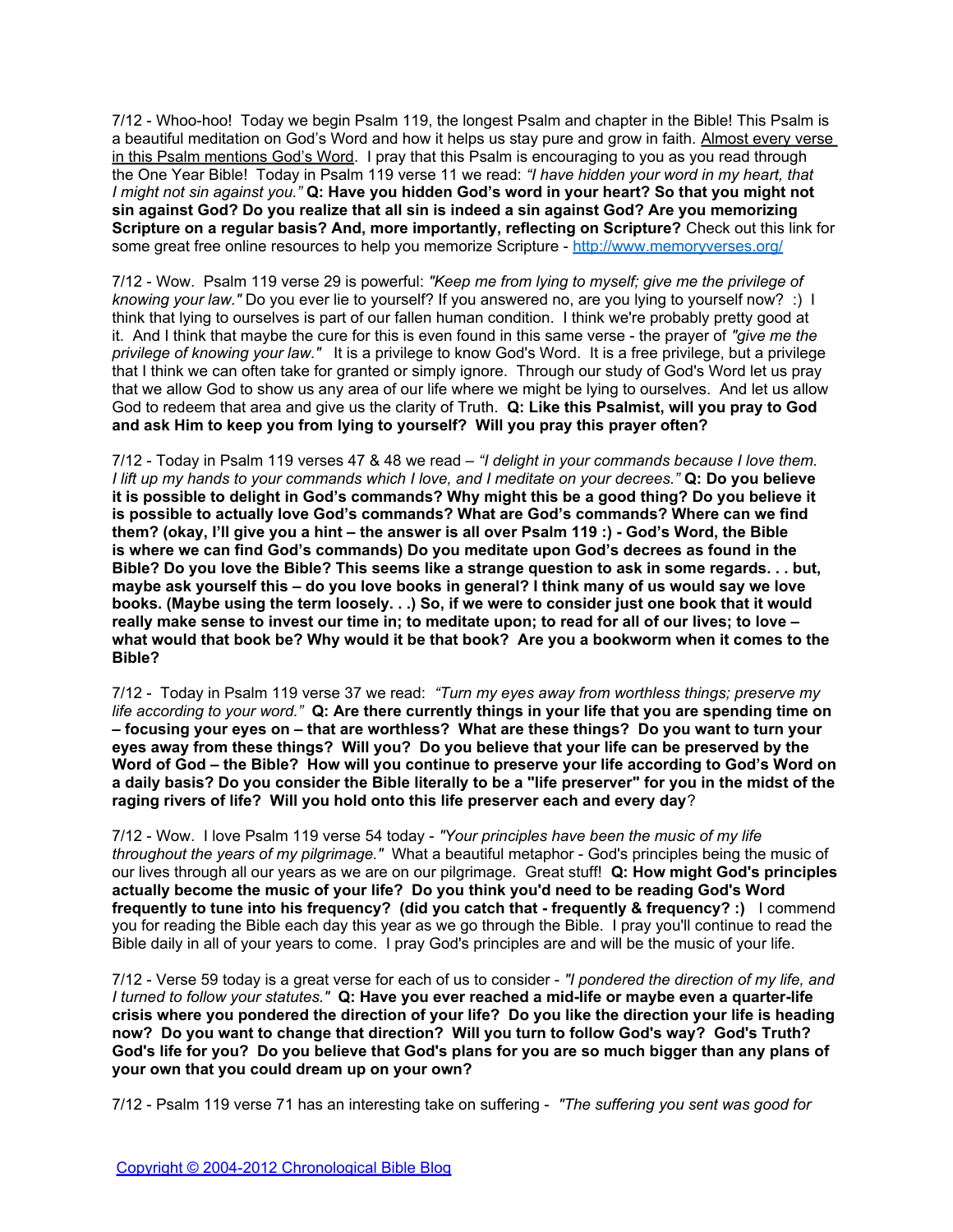*me, for it taught me to pay attention to your principles."* **Q: Do you believe suffering can be good for you? Can it teach you to pay attention to God?** Christianity Today magazine had a great article on Suffering a while back, which you can read [at](http://www.christianitytoday.com/ct/2004/012/20.38.html) [this](http://www.christianitytoday.com/ct/2004/012/20.38.html) [link](http://www.christianitytoday.com/ct/2004/012/20.38.html). (Note that the article starts out with this provacative statement - *"God loves you and has a difficult plan for your life*.") Also, I did find some reflections on Suffering & Grief on ChristianityToday.com that are worth reading [at](http://www.christianitytoday.com/ct/2002/006/28.67.html) [this](http://www.christianitytoday.com/ct/2002/006/28.67.html) [link](http://www.christianitytoday.com/ct/2002/006/28.67.html).

7/12 - I am continuing to love our readings of Psalm 119! This is an incredible Psalm... I somehow am re-reminded of how amazing this Psalm is every time I read it in the Bible. I could write something on each verse. For example, I love the imagery in verse 81 today - *"I faint with longing for your salvation; but I have put my hope in your word."* I faint! I long! I hope! And Verse 83 - *"I am shriveled like a wineskin in the smoke, exhausted with waiting. But I cling to your principles and obey them."* I am shriveled! I am exhausted! I wait! I cling! I obey! I love this Psalm... Verse 95 is powerful: *"Though the wicked hide along the way to kill me, I will quietly keep my mind on your decrees."* **Q: How can you quietly keep your mind on God's decrees? Will you make this a habit to quietly keep your mind on God's decrees? Would this be a good habit?**

7/12 - Psalm 119 verse 105 is one of my favorite verses in the Bible! *"Your word is a lamp for my feet and a light for my path."* **Q: Do you believe God's Word, the Bible, is a lamp for your feet? A light for your path? To help put this in perspective - without God's Word, the Bible, is it possible that we would have no lamp for our feet? No light for our paths? That we'd essentially be groping in the darkness without God's Word, the Bible?**

7/12 - Verse 111 wow... *"Your decrees are my treasure; they are truly my heart's delight."* **Q: What is your treasure? Where is your treasure? Is God's Word, the Bible, truly your heart's delight?**

7/12 - Psalm 119 verse 114 is beautiful a beautiful reflection on our relationship with God and his Word, the Bible - *"You are my refuge and my shield; your word is my only source of hope."* This ties in so well with the reflections on false teachers above. The Bible is clearly a refuge and shield from false teaching! **Q: Is God's Word your only source of hope?** And remember, Jesus is the very Word made flesh, so Jesus would clearly be your only source of hope too, if the Word truly is. Let us take refuge in God's Word each day of our lives!

7/12 - Verse 127 today is powerful - *"Truly, I love your commands more than gold, even the finest gold."* I think this is something each of us needs to ask ourselves. **Q: Do we love God's commands - his Word - the Bible - more than we love any and all material possessions? Do we value the Bible above all the money this world could ever offer us?** This is an important decision to make... I pray we realize the eternal worth of God's commands compared to the passing and transitory nature of "even the finest gold." Let us always remember the great peril of ignoring God's Word and instead chasing after the world's "fool's gold..."

7/12 - Psalm 119 is continuing with its amazing verses about God's holy Word, the Bible, and how it can transform our lives. Verse 138 is just one more small example from this incredible Psalm - *"Your decrees are perfect; they are entirely worthy of our trust."* **Q: Do you believe that God's Word, the Bible, is perfect? Is it entirely worthy of our trust? Would you consider the Bible to be a perfect book of counsel for your life?**

7/12 -I love verse 130, which I used to have at the top of this blog in the NIV translation: *"The unfolding of your words gives light..."* **Q: Do you believe this is true? Does reading God's Word, the Bible, bring light into your life? If you did not read God's Word would you be in darkness?**

7/13 - Psalm 120 is the beginning of 15 Psalms known as "songs of ascent!" This could mean the ascent of the stairs to the Temple in Jerusalem - or more likely the annual religious pilgrimages and the ascent to Mount Zion in Jerusalem. Are you ready for the next 15 Psalms of Ascent? Verse 1 in this Psalm should be encouraging to each of us: *"I took my troubles to the LORD; I cried out to him, and he answered my prayer."* **Q: Do you have troubles in your life? Have you brought them to God in prayer? Will**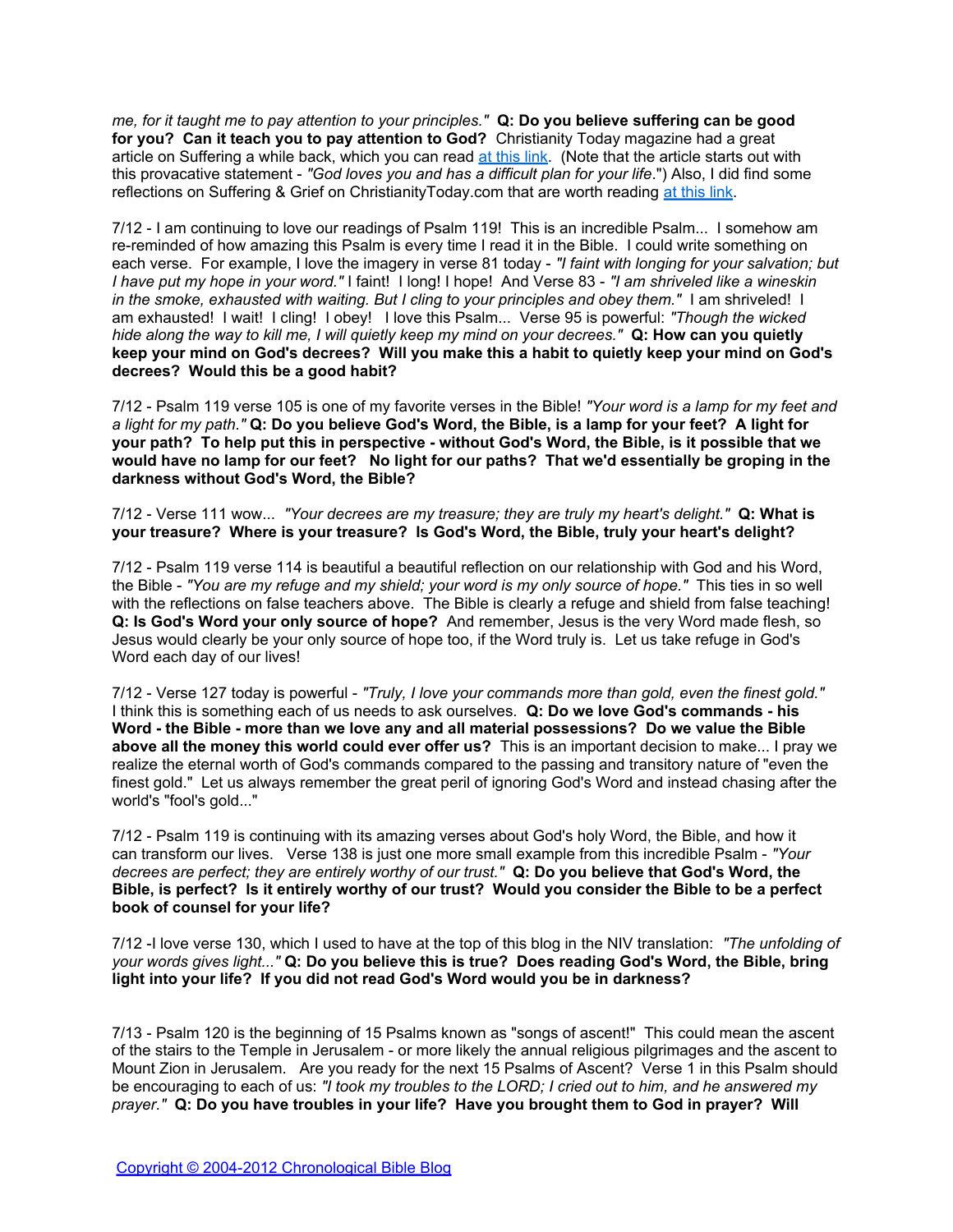### **you? Will you allow him to answer your prayer?**

7/13 - Psalm 121 is the second in this series of 15 Psalms of ascent that were likely written for religious festivals when people were making their pilgrimages to Israel. I love verses 3 & 4 today - *"He will not let you stumble and fall; the one who watches over you will not sleep. Indeed, he who watches over Israel never tires and never sleeps."* How about that! God does not sleep! This reminds me of other parts of the Bible where it talks about God being pure light and having no shadows. God is also so perfect that he does not sleep! I like that... Allows me to sleep better at night. I'll no longer need to count sheep now! :) And the closing verse 8... wow... *"The LORD keeps watch over you as you come and go, both now and forever."* **Q: Do you believe this is true? Do you believe that God watches over you - always?**

7/13 - Psalm 123 continues the songs of Ascent. Psalm 123 is a short one, but a great one. I love these portions of verses 2 and 3 - *"We look to the LORD our God for his mercy....Have mercy on us, LORD, have mercy..."* **Q: Do you look to the Lord for his mercy? What does God's mercy to you look like? Why would you need God's mercy? Do you pray to the Lord this simple prayer - "Have mercy on us, Lord, have mercy"?** 

7/13 - Psalm 125 has great verses in 4 & 5: *"O LORD, do good to those who are good, whose hearts are in tune with you. But banish those who turn to crooked ways, O LORD. Take them away with those who do evil. And let Israel have quietness and peace."* I love that closing line - let us have quietness and peace! What a great prayer. Don't we all wish for quietness and peace in our lives? One thing I'll recommend - which I am trying so hard to learn myself - is to take a Sabbath day of rest each week. Just rest. Just be peaceful. Just be with God. One day a week. It will dramatically change the other 6 days of your week without a doubt. Will you join me on this quest for quietness and peace in our lives by taking a Sabbath day of rest once each week?

7/13 - Psalm 126 has a great verse today. I always love the verses in Psalms that speak about water! I don't know what it is about these verses, but here's verse 4: *"Restore our fortunes, LORD, as streams renew the desert."* **Q: Do you believe that God can restore your life like water restores the desert? Will you allow God's water into all the nooks & crannies in your life that are in need of renewal? Do you believe that God is living water? Are you thirsty for that living water in your life? Will you drink the Water?**

7/14 - Psalm 128 verse 1 stands out today: *"How happy are those who fear the LORD-- all who follow his ways!"* **Q: Do you think it is possible to be happy and to fear God at the same time? Do you believe a healthy fear of God is, well, healthy? Why would we fear God - God who loves us immensely? What is this Psalmist saying to us today in our lives? What are some ways that you are literally "fearing the Lord" in your life today? Do you agree with the Psalmist that those who fear the Lord are happy? Why or why not? Have you gone through periods of your life where you did not fear the Lord? Were you happy then?** 

7/14 - Psalm 129 is a prayer for the continuing withering of Israel's enemies and verse 4 likely represents a celebration from Babylonian captivity - *"But the LORD is good; he has cut the cords used by the ungodly to bind me."* **Q: How about in our lives today? Has Jesus cut any cords used by the ungodly to bind you? Are there still some cords being used by the ungodly to bind you? Will you let Jesus cut those cords? Will you let Jesus free you from that captivity? Do you believe that Jesus is good and that he wants to cut the cords that bind you? Do you believe that Jesus cares for you?**

7/14- Psalm 130 is amazing today! Each verse is jam packed with good stuff to think about.... Actually - if you get a chance - please read through each of these verses again, and meditate for a moment on each one and what each verse might be speaking into your life and your heart. I think you will find tons of relevant meditations in this Psalm for your life. Today in Psalm 130 verse 5 we read - *"I am counting on the LORD; yes, I am counting on him. I have put my hope in his word."* **Q: Are you counting on God in your life? Really counting on him? Have you put your hope in his Word, the Bible? Do you believe that reading and meditating and reflecting on the Bible can transform your life and your**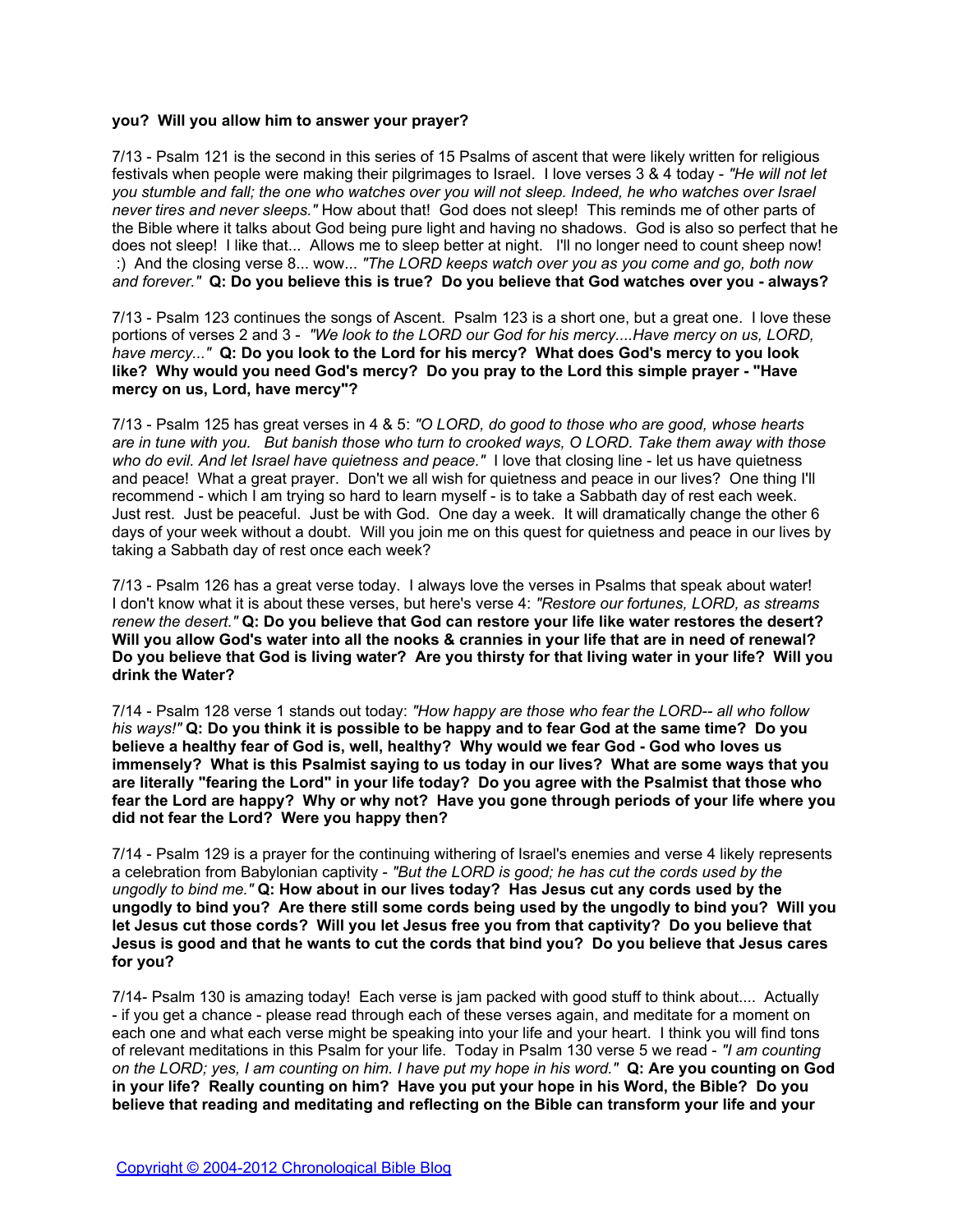**relationship with God? What is your plan to stay in God's Word each and every day for the rest of your life? (I hope it is the One Year Bible! :) Should you have a plan to be in God's Word each and every day?**

7/14 - Psalm 132 is a fantastic psalm of the King David era! It is thought that this Psalm may have been written for the dedication of the temple or it may have been used in a coronation ceremony. Verses 4 & 5 stood out to me today as demonstrating David's dedication to God - *"I will not let my eyes sleep nor close my eyelids in slumber until I find a place to build a house for the LORD, a sanctuary for the Mighty One of Israel."* **Q: What in your life is keeping you awake at night? Is it something of God's will? Or perhaps something worldly (not of God's will)? Will you pursue God's will in your life, and leave worldly things behind you? Will you pursue building "a sanctuary for God" in your life above all else?**

7/14 - Psalm 134 is a great little Psalm! This Psalm is basically taking place as worshippers are leaving the Temple in Jerusalem for the night - and in the first two verses the Worshippers are speaking to the Levites (priests) in the temple - giving blessings to the Levites and asking them to bless God overnight. Then, in the third verse the Levites give a departing blessing to the worshippers as they leave the temple: *"May the LORD, who made heaven and earth, bless you from Jerusalem."* And that is certainly my prayer for each of you reading this - May God bless you! **Q: Does your church have closing benedictions or blessings, at the end of services? How does this impact you?**

7/14 - Today in Psalm 135 verse 3 we will read this very simple, yet profound verse – *"Praise the LORD, for the LORD is good; sing praise to his name, for that is pleasant."* The words I want to focus in on here are "the Lord is good." **Q: Do you believe this to be true? Do you really – in your heart – believe that God is good?** I think this is important for us to really meditate upon. I'm afraid sometimes we get into our minds that maybe God is not always good. Maybe we start to think that God is out to get us. Or out to trick us. Really isn't looking out for us. Doesn't really like us. Doesn't really love us. These are all of course lies that come into our mind from the Enemy, the Destroyer. God is obviously good. So good. All of the time. And maybe sometimes we really need to remind ourselves of this. Even in the midst of challenges and struggles and addictions and hardships – God is good. God is there with us. God is leading us – and maybe even taking us through a hardship to bring us to the Promised Land on the other side. Our human minds will often not understand God's ways. But, I think for us to always remember that God is good is so important for our continuing growth in our relationship with God. **So, again, do you believe the words of this Psalmist? Do you believe that God is good?**

7/15 - Psalm 136 is a liturgy of Praise to God as Creator and Redeemer. A Levitical priest singer likely led the recital, while either worshippers or a Levitical choir responded with the refrain. Fun Bible factoid here - the response "His love endures forever" is repeated 26 times in this Psalm, which is the numerical value of God's name "Yahweh" - back when Hebrew letters were also used as numbers. A lot of intricacies went into the Psalms... some of which do get lost in translation from Hebrew to English. Below is an image of the Hebrew letters yud, hey, vav, hey -- often depicted in English as YHWH or Yahweh - spelling the name of God.

7/15 - I love Psalm 146 verse 9 today: *"The LORD protects the foreigners among us. He cares for the orphans and widows."* **Q: If God protects foreigners, orphans and widows, should we protect these folks in our communities as well? How in your life today are you caring for orphans and widows and foreigners?**

7/15 - Psalm 147 was thought to have been written for Levitical singers on the happy occasion of the dedication of the rebuilt walls of Jerusalem - see [Nehemiah 12:27-43](http://www.biblegateway.com/passage/?search=Nehemiah+12:27-43). Psalm 147 was divided into two Psalms - verses 1 through 11 and 12 through 20 - in the Septuagint, the pre-Christian Greek translation of the Old Testament. However, the Hebrew text has the Psalm as one whole Psalm. Verses 10 and 11 are an incredible middle point of this Psalm that stood out to me today: *"The strength of a horse does not impress him; how puny in his sight is the strength of a man. Rather, the LORD's delight is in those who*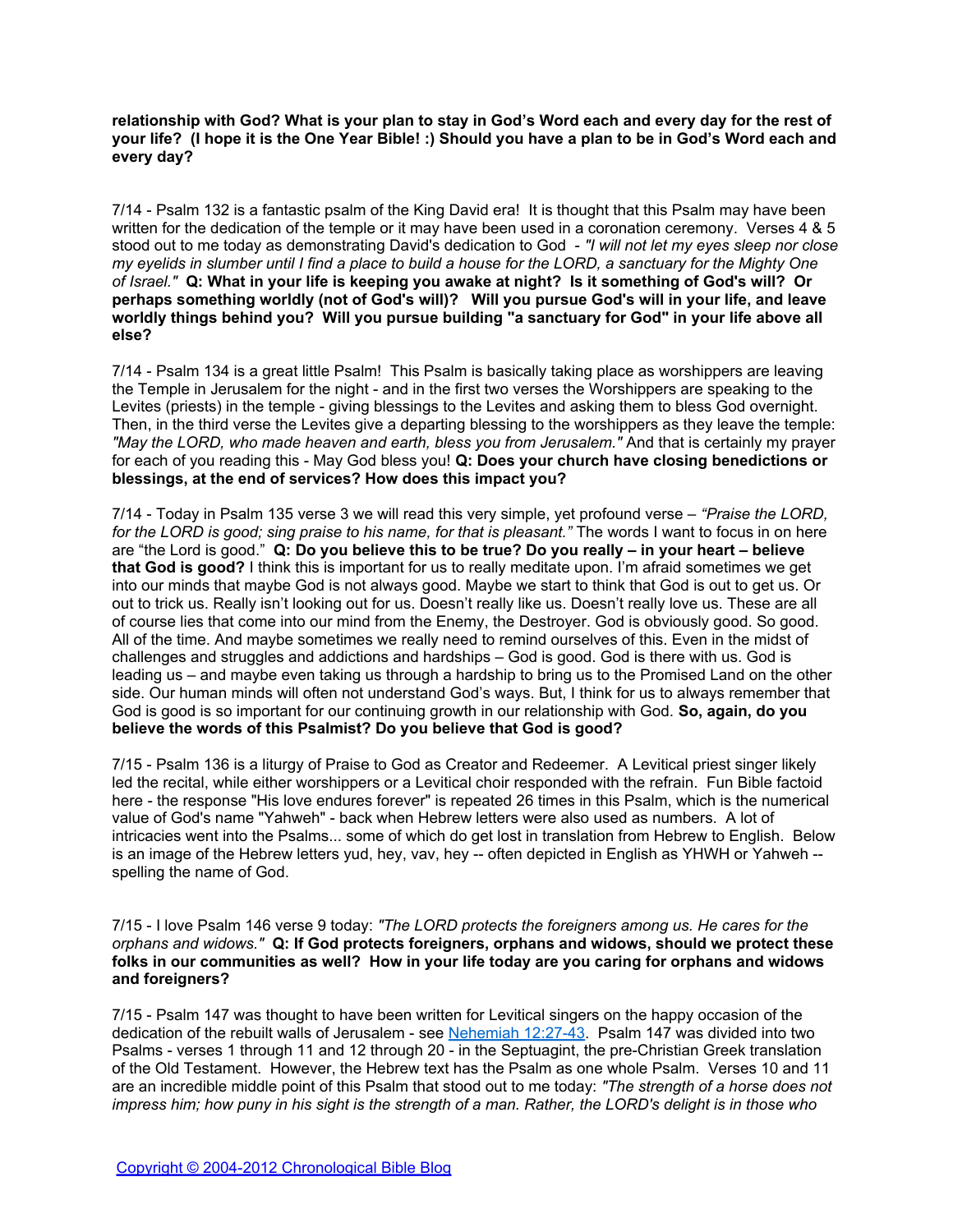*honor him, those who put their hope in his unfailing love."* These verses remind me that God really is not impressed with our shows of "strength" or "independence." God is much more impressed when we are dependent on Him. **Q: How are you honoring the Lord with your life today? Do you put his hope in his unfailing love? Or do you rely on your own strength?**

7/15 - Psalm 148 is a call for all creation to praise God! I love it. As I was reading this Psalm I was reminded of the Matt Redman song that we sometimes sing in church that goes something like - "Let everything that. Let everything that. Let everything that has breath praise the Lord!" I love how the Psalms can stir up worship songs in our minds! We read this in verse 5 - *"Let every created thing give praise to the LORD, for he issued his command, and they came into being."* **Q: Do you agree with this verse? That you came into being because the Lord commanded it? Do you give thanks to God frequently? And joyfully? Even in the midst of maybe some challenging times in your life, can you still give praise to your Creator?** 

7/15 - Psalm 149 is a beautiful song of praise today! Verse 3 I love: *"Praise his name with dancing, accompanied by tambourine and harp."* **Q: Do you praise God's name with dancing and music?** Yes, I confess, I am a huge fan of the praise and worship thing going on in churches and with CCM artists and their concerts these days. I know this is not the only way to praise or worship God by any means. **Are you praising God's name each day with the very "dance" of your life??**

7/15 - Psalm 150 is a wonderful end to the Psalter filled with a call to Praise God with all that we are! Give it up for God and God only! **Q: How have you praised God today? Do you praise God daily? How?**

7/16 - Today in Isaiah chapter 19 we read the message concerning Egypt! You can gain further context on this chapter today by reading [Jeremiah](http://www.biblegateway.com/passage/?search=jeremiah+46) [chapter 46](http://www.biblegateway.com/passage/?search=jeremiah+46) and [Ezekiel](http://www.biblegateway.com/passage/?search=ezekiel+29-32) [chapters 29-32](http://www.biblegateway.com/passage/?search=ezekiel+29-32). Both of these books we will be reading later this year, just after Isaiah. There are some really interesting verses at the end of chapter 19, beginning in verse 18 and going through the end of the chapter. Verses 19 & 20 are awesome: *"In that day there will be an altar to the LORD in the heart of Egypt, and there will be a monument to the LORD at its border. It will be a sign and a witness to the LORD Almighty in the land of Egypt. When the people cry to the LORD for help against those who oppress them, he will send them a savior who will rescue them."* This reminds me of Joseph & Mary's flight to Egypt with Jesus as an infant to be safe from Herod's decree to kill all boys under the age of 2! (see [Matthew 2:13-21](http://www.biblegateway.com/passage/?search=Matthew+2:13-21)) Our Savior was sent into Egypt for a brief period of His life! **Q: What is your reaction to reading prophecies about Jesus' life here in Isaiah? Is it beautiful to you?**

7/16 - Today in Isaiah chapter 23 we read a message about Tyre. Ancient Tyre was a city on the seacoast of Phoenicia and is still a city today in modern day southern Lebanon. In the days of the prophet Isaiah, it was a major trading center, wealthy and full of corruption. Tyre was also rebuked by the prophets Jeremiah, Ezekiel, Joel, Amos, and Zechariah - books that we'll read l[at](http://www.middleeast.com/tyre.htm)er this year in the One Year Bible. A good history & overview of ancient and modern day Tyre is [at](http://www.middleeast.com/tyre.htm) [this](http://www.middleeast.com/tyre.htm) [website](http://www.middleeast.com/tyre.htm) [link.](http://www.middleeast.com/tyre.htm) Below is a map of modern day Lebanon that shows the location of Tyre. And below that is a modern day picture of Tyre's ancient ruins. Some more great images of ancient Tyre's ruins are [at](http://www.galenfrysinger.com/tyre.htm) [this](http://www.galenfrysinger.com/tyre.htm) [link.](http://www.galenfrysinger.com/tyre.htm) Isaiah chapter 24 today begins 4 chapters of judgment and blessing in the final days! The time of God's final victory over evil. There is some pretty "heavy" stuff to consider about the last days when reading this chapter, to say the least. But, I absolutely love the way the chapter ends - as God's story truly will end as we'll read about more in the book of Revelation later this year - with verses 21 through 24: *"In that day the LORD will punish the fallen angels in the heavens and the proud rulers of the nations on earth. They will be rounded up and put in prison until they are tried and condemned. Then the LORD Almighty will mount his throne on Mount Zion. He will rule gloriously in Jerusalem, in the sight of all the leaders of his people. There will be such glory that the brightness of the sun and moon will seem to fade away."* **Q: Are you looking forward to this moment of the Lord's final victory?**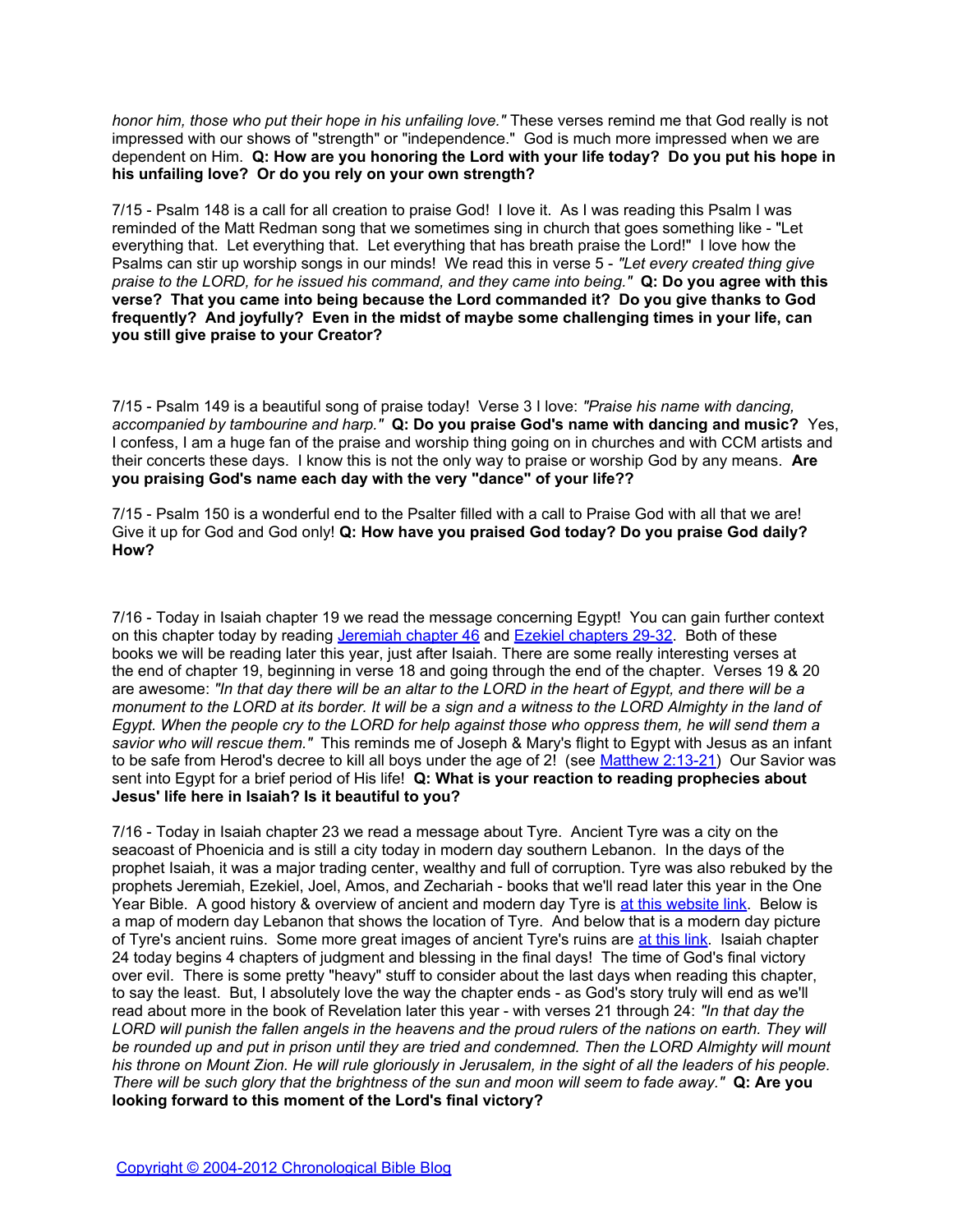7/17 - We have great readings in Isaiah today about the judgment and restoration of Israel! I think Isaiah chapter 27 verses 11 through 13 capture the essence of today's readings: *"The people are like the dead branches of a tree, broken off and used for kindling beneath the cooking pots. Israel is a foolish and stupid nation, for its people have turned away from God. Therefore, the one who made them will show them no pity or mercy. Yet the time will come when the LORD will gather them together one by one like handpicked grain. He will bring them to his great threshing floor--from the Euphrates River in the east to the brook of Egypt in the west. In that day the great trumpet will sound. Many who were dying in exile in Assyria and Egypt will return to Jerusalem to worship the LORD on his holy mountain."* **Q: How do Isaiah's readings about judgment and restoration stand out to you?**

7/17 - Today the Lord continues his messages of woe against Jerusalem and Judah through the prophet Isaiah! Isaiah chapter 29 verses 15 and 16 I found to be so powerful to consider... *"Destruction is certain for those who try to hide their plans from the LORD, who try to keep him in the dark concerning what they do! "The LORD can't see us," you say to yourselves. "He doesn't know what is going on!" How stupid can you be? He is the Potter, and he is certainly greater than you. You are only the jars he makes! Should the thing that was created say to the one who made it, "He didn't make us"? Does a jar ever say, "The potter who made me is stupid"?"* **Q: How true are these words? Have you ever tried to hide your plans from God? Did it work out? How apropos the point in verse 16 is where some people said: "God didn't make us!" Ever hear words like this today from others? How sad is this? Will you pray for others in your life today who may feel that God didn't make them? Will you pray for those in your life today that do not believe in God? Will you pray for them to learn that indeed the potter who made them is not stupid?** Will you pray that they learn that the Potter who made them is God who loves them so very dearly!

7/18 - Today in Isaiah chapter 30 we read about blessings for God's people! You'll notice in verses 12 and 15 the term "Holy One of Israel" is used for God. An interesting thing to note about this term "Holy One of Israel" is that it occurs a total of 26 times in the book of the prophet Isaiah - and only 6 times elsewhere in the rest of the Old Testament! (I think it is such a beautiful term - maybe in part because my church sings a wonderful song occasionally w/ these lyrics: "For I am the Lord your God. The Holy One of Israel. Your Savior. I am the Lord - do not fear - I am the Lord". Anyone else's church sing this song?) Some scholars over history have challenged whether the entire 66 chapters of the book of Isaiah were really all written by the same person, Isaiah. Well, the continuity of the use of the term "Holy One of Israel" throughout the book has been the strongest argument for the unity of the book of Isaiah. **Q: Who do you believe is the Holy One of Israel? Who is the Holy One in your life? What does Holiness mean to you?**

7/19 - Today we read Isaiah chapter 35, which is a wonderful glimpse of God's Kingdom Come! The preceding Chapter 34 is a message of judgment to the nations during the end times. And then Chapter 35 is a message of hope for those who love, believe in and are obedient to the Lord. I love verse 8 in chapter 35: *"And a main road will go through that once deserted land. It will be named the Highway of Holiness. Evil-hearted people will never travel on it. It will be only for those who walk in God's ways; fools will never walk there."* I like that concept! The Highway of Holiness! **Q: If you could take the Highway of Holiness right now, would you? Do you look forward to walking on the Highway of Holiness in the future? In the midst of our often chaotic and un-holy world, will you seek only the Highway of Holiness for your life today and forevermore?**

7/19 - Today in Micah chapter 2 verse 11 we read this powerful verse to consider: *"Suppose a prophet full of lies were to say to you, "I'll preach to you the joys of wine and drink!" That's just the kind of prophet you would like!"* **Q: At times in our lives, do we pick and choose the "prophets" we will listen to? Do we pick and choose the pastors or teachers we will listen to? Do we look for people that will tell us basically what we want to hear? Instead, is it maybe okay for a pastor or teacher to "afflict the comfortable and comfort the afflicted"? Is it maybe okay if we get uncomfortable with some things we read in the Bible - at first read. But, then, do we start to reflect on and study what the challenging passages of the Bible really are saying and mean? Are we seeking Truth more than seeking being "comfortable" in our religion and our lives? Or are we just seeking comfort above**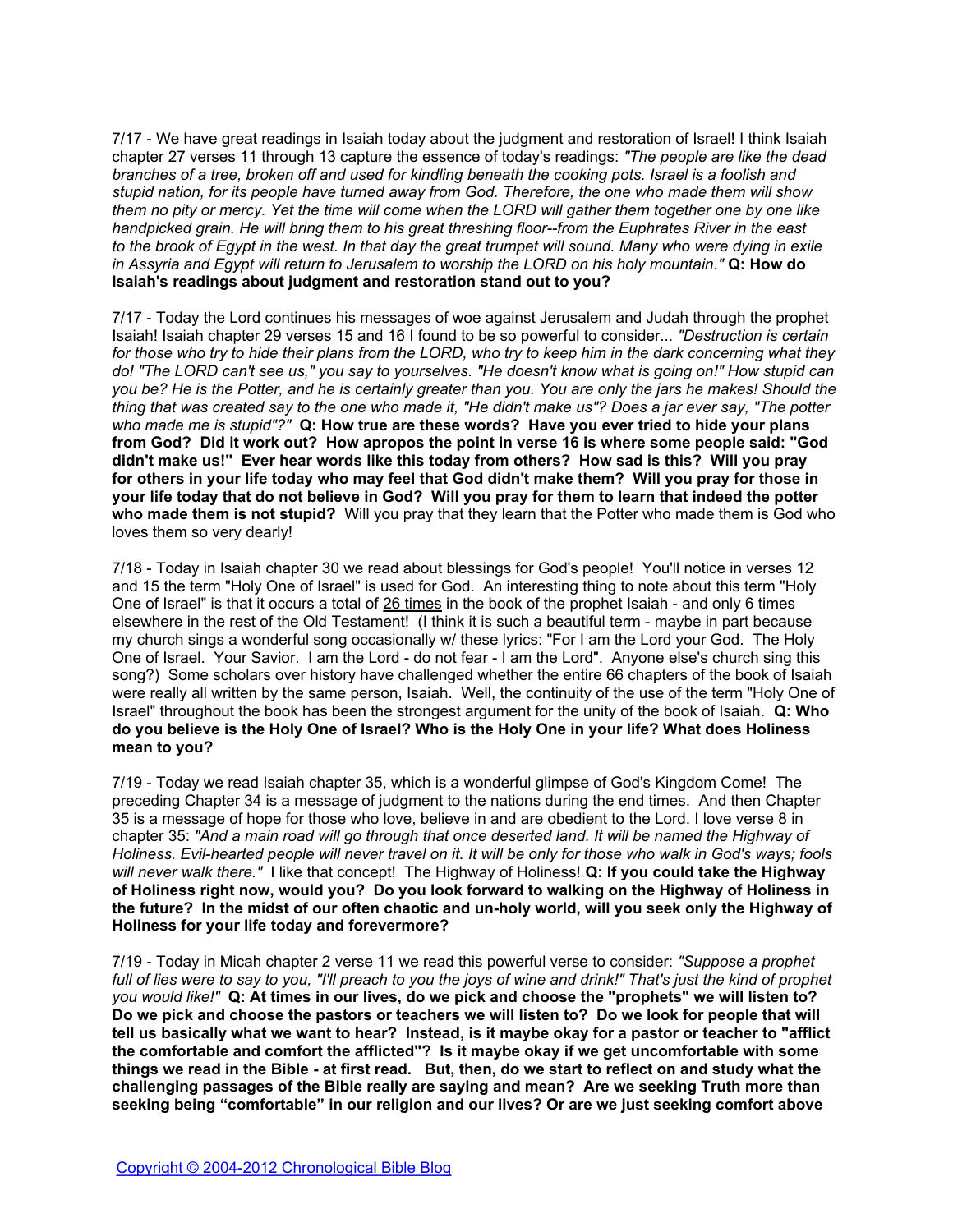### **all else...**

7/19 - Chapter 4 verse 1 stood out to me: *"In the last days, the Temple of the LORD in Jerusalem will become the most important place on earth. People from all over the world will go there to worship."* What are the most important places on earth today for most people? Could it be the movies, sporting events, work, vacations, etc. **Q: What are the most important places in your life? Should church (be it a cathedral or a house church) and coming together with others to worship God perhaps be the most important place on earth? Is it?**

7/19 - Okay, we get an amazing few verses in Micah today, which are perfect for the Christmas Advent season we are in! Keep in mind that these verses were written 700 years before the birth of Jesus. Micah was the Old Testament prophet who prophesied that the Messiah, Jesus, would be born in Bethlehem. Reading these verses In Micah chapter 5 verses 2 through 5 gives me the chills... *"But you, O Bethlehem Ephrathah, are only a small village in Judah. Yet a ruler of Israel will come from you, one whose origins are from the distant past. The people of Israel will be abandoned to their enemies until the time when the woman in labor gives birth to her son. Then at last his fellow countrymen will return from exile to their own land. And he will stand to lead his flock with the LORD's strength, in the majesty of the name of the LORD his God. Then his people will live there undisturbed, for he will be highly honored all around the world. And he will be the source of our peace."* Wow... I love it! Please read these verses again. Perfect for the Christmas season!

7/20 - In Micah chapter 6 verse 8 I read a commentary that the following verse is the "most memorable statement in the OT defining a proper relationship to God". Here it is: *"No, O people, the LORD has already told you what is good, and this is what he requires: to do what is right, to love mercy, and to walk humbly with your God."* Not a very big and complicated list, eh? Do what is right. Love mercy. And walk humbly with God. **Q: How are you doing on these things?**

7/20 - Micah chapter 7 verse 7 definitely stood out to me in today's readings: *"As for me, I look to the LORD for his help. I wait confidently for God to save me, and my God will certainly hear me."* I love the confidence and surety of this verse from Micah. **Q: Where do you look for your help? Will you wait confidently for God to save you? Do you believe that God will certainly hear you?**

7/21 - Great readings in Isaiah featuring King Hezekiah today! You'll recall from yesterday's readings that King Sennacherib of Assyria's representative threw down some serious trash-talking at the walls of Jerusalem. (see yesterday's blog entry below). Well today in chapter 37 we read about Hezekiah seeking the Lord's help. Hezekiah takes all of this to God in prayer. Good move! **Q: How often in our lives today, when challenges come our way, do we take the challenges everywhere else BUT to God? Wouldn't it be easier to take them directly to God? Why do we turn to alcohol or drugs or food or worrying or \_\_\_\_\_\_\_ (fill in your blank here) when we can simply take our challenges to the one true living God who can actually do something with them?** Will you model what Hezekiah did when he received distressing news from the King of Assyria, in verses 14 through 17: *"After Hezekiah received the letter and read it, he went up to the LORD's Temple and spread it out before the LORD. And Hezekiah prayed this prayer before the LORD: "O LORD Almighty, God of Israel, you are enthroned between the mighty cherubim! You alone are God of all the kingdoms of the earth. You alone created the heavens and the earth. Listen to me, O LORD, and hear! Open your eyes, O LORD, and see! Listen to Sennacherib's words of defiance against the living God."*

7/22 - I love Hezekiah's poem of praise in Isaiah chapter 38. Verse 16 stood out to me: *"Lord, your discipline is good, for it leads to life and health."* **Q: Would you agree with Hezekiah on this point? Is God's discipline good? Does God's discipline lead to life and health? Are you accepting God's discipline in your life today?**

7/22 - Today in Isaiah chapter 39 we read about Hezekiah receiving envoys from Babylon. Unfortunately, he is a bit too hospitable with these envoys! He believes showing off his wealth will prove that he has worldly power and that the Babylonians will respect him and Judah. Isaiah sees that Hezekiah is relying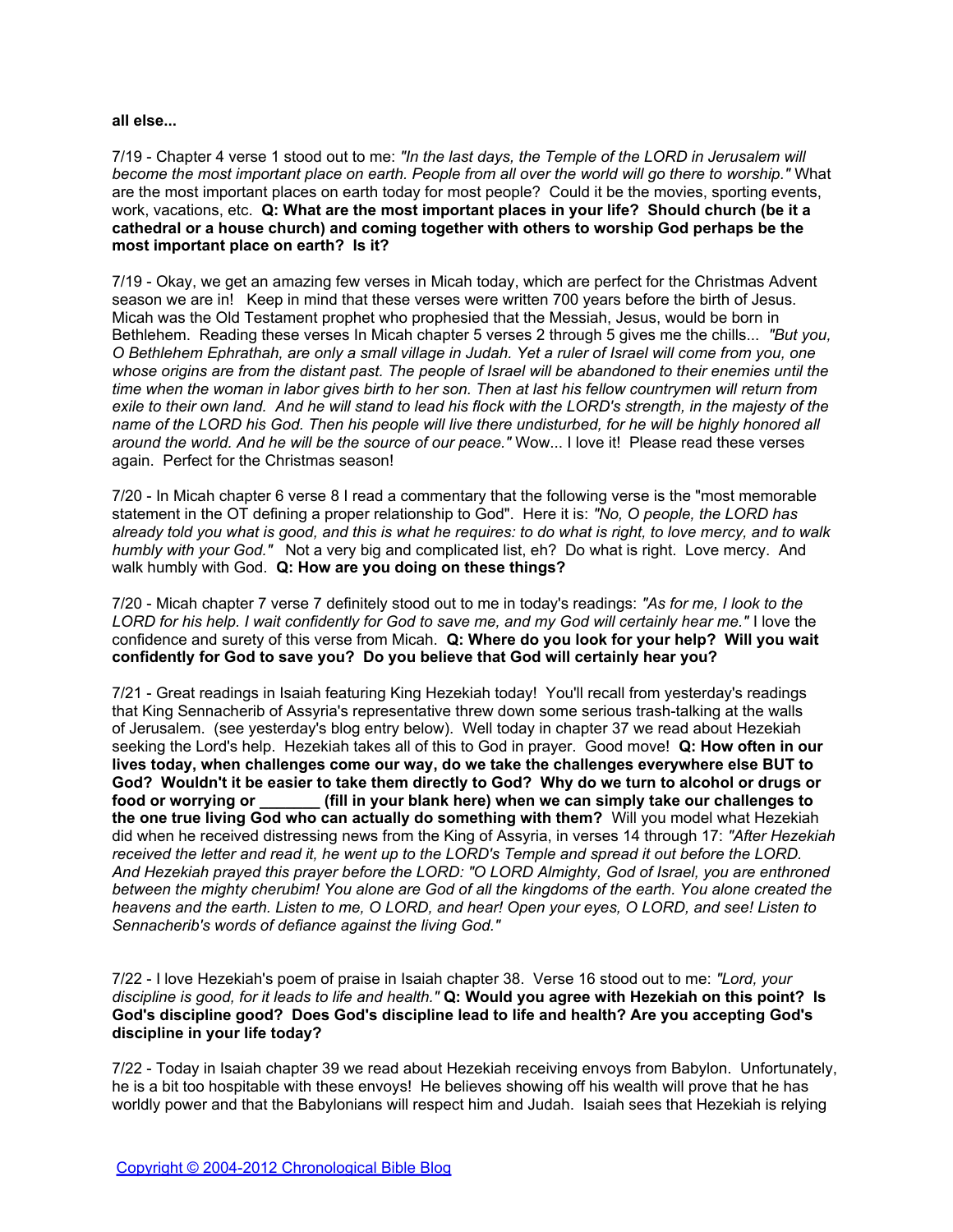on worldly wealth and not God, and Isaiah delivers a word from God that Judah will be exiled to Babylon Indeed, this comes true in 115 years in the future from when Isaiah delivers this word in this chapter. We will read more about the Babylonian exile later in this year's One Year Bible readings. **Q: How about us, in our lives today – do we try to impress people with our worldly wealth or toys or stuff, like Hezekiah was trying to impress the Babylonians? And further, do we actually try to rely on this worldly stuff rather than rely on God?**

7/23 - Today in Isaiah chapter 42 we read some amazing prophecies about Jesus! Verses 1 through 4 in Isaiah 42 are known as the "Servant Song," in which the servant is the coming Messiah, Jesus. There are 3 other servant songs in Isaiah we'll read in the coming days. The nation of Israel, as well as the Messiah, are both often called "servant". The nation of Israel was to be a kingdom of priests and the Messiah is the high priest who atones for the sins of the world. In Isaiah chapter 42 verse 1 today we read: *"Here is my servant, whom I uphold, my chosen one in whom I delight; I will put my Spirit on him and he will bring justice to the nations."* Verses 1 through 4 are quoted in part in [Matthew 12:18-21.](http://www.biblegateway.com/passage/?search=Matthew+12:15-21) **Q: Do you see the prophecies about Jesus as you read today's chapter 42? Is this chapter and its prophecies encouraging to you?**

7/24 - Isaiah's word's in chapter 44 verses 18 & 19 today are classic Old Testament very direct words! *"Such stupidity and ignorance! Their eyes are closed, and they cannot see. Their minds are shut, and they cannot think. The person who made the idol never stops to reflect, "Why, it's just a block of wood! I burned half of it for heat and used it to bake my bread and roast my meat. How can the rest of it be a god? Should I bow down to worship a chunk of wood?"* **Q: I wonder about us in our lives today - do we create idols of our own today? Maybe our idols are not made out of chunks of wood these days. But do we create idols perhaps out of other people? Do we create idols out of material goods? Do we create idols out of our careers? Do we create idols out of how we spend our time? Are you bowing down and worshiping any "chunks of wood" in your life today?** Please turn any idols you might have over to Jesus and allow him to heal you from worshiping those idols in your life!

7/24 - In yesterday and today's Isaiah chapter 45 readings we read about King Cyrus of Persia! Verse 13 says this about Cyrus in today's readings: *"I will raise up Cyrus to fulfill my righteous purpose, and I will guide all his actions. He will restore my city and free my captive people--and not for a reward! I, the LORD Almighty, have spoken!"* The interesting thing to note here is that Cyrus was not Jewish - he was a Gentile ruler who was raised up for the purpose of freeing the Israelite captives from exile in Babylon and allowing them to return to Jerusalem to rebuild the temple. In yesterday's readings in chapter 45 verse 1 Cyrus was even referred to as "God's anointed." This is the only place in the Bible where a Gentile ruler is said to be anointed. It's also very interesting to note that Isaiah is calling Cyrus by name some 150 years before Cyrus ruled! Isaiah prophesied from 740 to 681 B.C. and Cyrus ruled from 559 to 530 B.C. Some Bible commentaries suggest that Cyrus read these prophesies of Isaiah during his reign and was so moved by them that he decided to indeed fulfill them. In any case, Cyrus played a pivotal role in our spiritual history - allowing the promise of Abraham's many descendants to continue to the fulfillment of the coming Messiah in Jesus! Isaiah chapter 45 verses 22 & 23 are powerful and foreshadow Jesus' ministry here on earth: *"Let all the world look to me for salvation! For I am God; there is no other. I have sworn by my own name, and I will never go back on my word: Every knee will bow to me, and every tongue will confess allegiance to my name."* These verses are also foreshadowing of the book of Revelation that we will read later this year. We read Paul quoting these verses to describe Jesus in [Romans 14:11](http://www.biblegateway.com/passage/?search=Romans+14:11) and [Philippians 2:10-11](http://www.biblegateway.com/passage/?search=Philippians+2:9-11). **Q: Do you believe that all the world should look to God for salvation? Is there another god? Is Jesus God? Do you believe that one day every tongue will confess allegiance to the name of Jesus and every knee will bow to Jesus?** 

7/25 - Isaiah chapter 49 verse 6 is sometimes referred to as "the great commission of the Old Testament"! Here it is: *"You will do more than restore the people of Israel to me. I will make you a light to the Gentiles, and you will bring my salvation to the ends of the earth."* Paul and Barnabas quote this verse in part in **[Acts 13:47.](http://www.biblegateway.com/passage/?search=Acts+13:44-48)** The preceding 5 verses (1-5) in chapter 49 are considered the second servant song in Isaiah and are thought to refer to Jesus, the coming Messiah. Isaiah chapter 50 verses 4 through 9 in today's readings are considered the third servant song (out of a total of four) in Isaiah. It's interesting, when I initially read these verses in chapter 50 I really thought they were solely about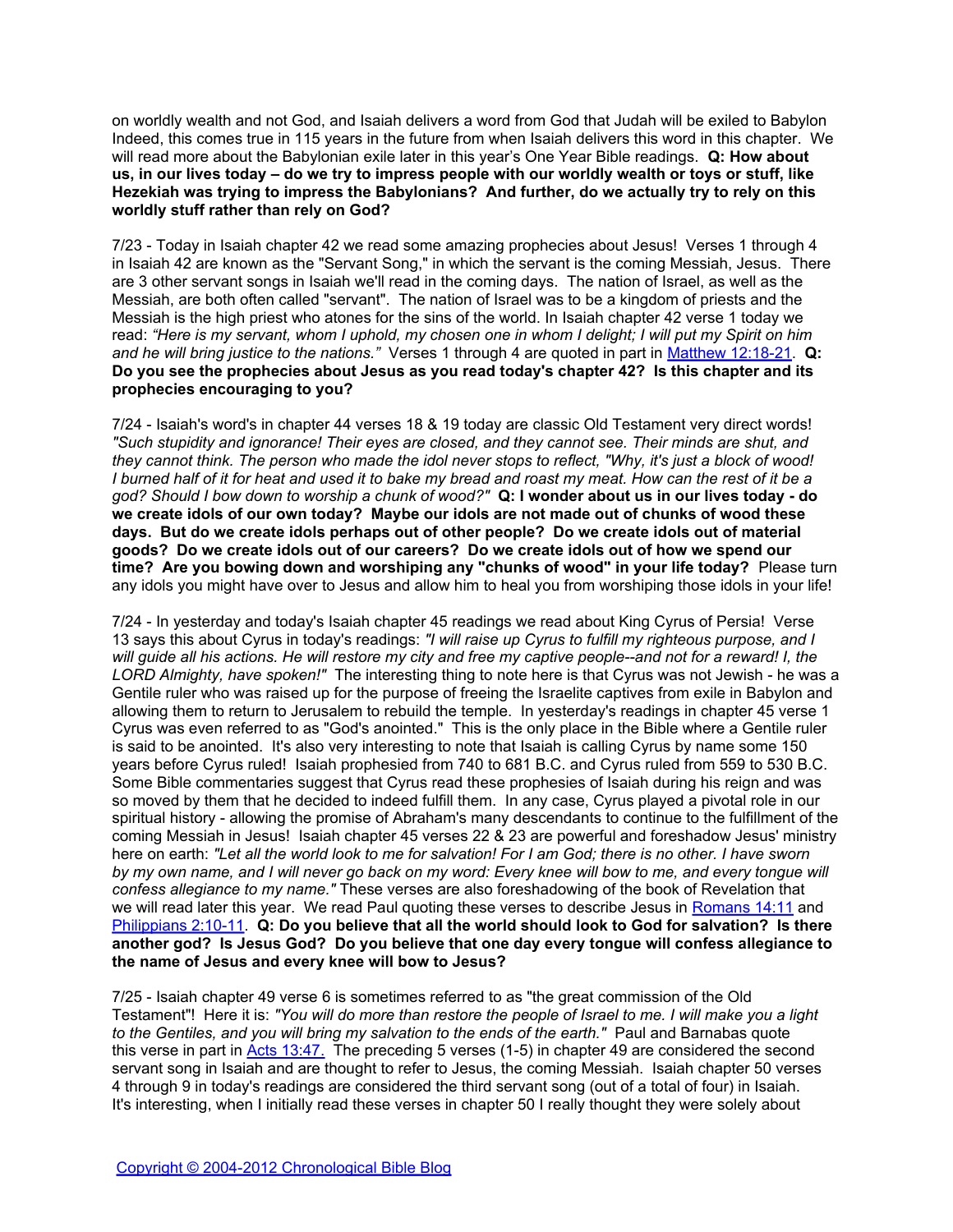the prophet Isaiah. But, as we all know by now from our readings in Isaiah - and we'll see this again in big ways in our coming day's readings - Isaiah often had the coming Savior of the world, Jesus, on his mind when he was writing this incredible book of the Old Testament in the eighth century B.C.! **Q: What's your reaction to reading about all of the prophecies of Jesus in the book of Isaiah? Do they encourage you? Do they strengthen your faith in any way?**

7/26 - Isaiah chapter 53 is one of the most powerful chapters of the Bible - and one of the saddest to really meditate upon. Isaiah chapter 53 is all about Jesus! This is a powerful chapter to read... I'm sure you likely caught that this chapter was about Jesus when you first read it, but if not, please re-read the chapter again and do you see how Isaiah is prophesying Jesus' passion and death? It is astounding to realize these words of Isaiah's were written in 8th century B.C. Verse 5 tells us: *"But he was wounded and crushed for our sins. He was beaten that we might have peace. He was whipped, and we were healed!"* **Q: Do you believe that the words of Isaiah's in chapter 53 today are about Jesus? Do you believe that Jesus was wounded and crushed for your sins? Was he beaten that you might have peace? Are you healed because Jesus was whipped and then murdered on a cross?**

7/26 - Today we read Isaiah chapter 55, which is one of my favorite chapters in the Bible! I went to a wedding several years ago in Napa, California and God led me to a church in that town on a Sunday morning where the pastor preached an incredible sermon from Isaiah 55. It is a beautiful chapter for all of us who are Thirsty. Let us drink deeply of God's Word today! Verse 1 tells us - *"Is anyone thirsty? Come and drink--even if you have no money!"* **Q: Are you drinking freely of the Bible this year? Even if you have no money, do you believe that God is inviting you to drink deeply of his True and Holy Water, His Word? Are you thirsty?**

7/26 - In verses 10-12 we read: "10 As the rain and the snow come down from heaven, and do not return to it without watering the earth *and making it bud and flourish, so that it yields seed for the sower and bread for the eater, 11 so is my word that goes out from my mouth: It will not return to me empty, but will accomplish what I desire and achieve the purpose for which I sent it. 12 You will go out in joy and be led*  forth in peace; the mountains and hills will burst into song before you, and all the trees of the field will *clap their hands."* **Q: How do these above verses resonate with you, based on our One Year Bible readings? Particularly verse 11 above – is God's Word accomplishing something in you this year through reading the Bible each day? Is the Bible "watering" you? Are you Thirsty? Do you feel that you are going out in joy and being led forth in peace? Have the mountains and hills burst into song before you? Are the trees of the field clapping their hands in your life today?**

7/26 - Today in Isaiah chapter 57 verses 20 & 21 we have a chance to think about that sometimes elusive word "peace": *""But those who still reject me are like the restless sea. It is never still but continually churns up mire and dirt. There is no peace for the wicked," says my God."* I don't know about you, but I know I have gone through many days of my life without true peace - and many days with true peace. And I do honestly believe that there is no peace in our lives apart from God. When we live our lives solely for our own selfish motives, we live a very chaotic un-restful un-peaceful life I believe. But, when we turn our lives over to God, when we embrace God, when we love God, and when we are obedient to God's will for our lives, we come to know true peace! And it is indeed a peace that surpasses all understanding. I pray that each of us is walking in the light of God's peace this very day. And tomorrow. And the next day. Please, don't ever step out of the peace of God and back into the chaos of living for yourself. **Q: Do you agree with this verse saying "There is no peace for the wicked."? Where have you found peace in your life? Have you found peace through righteousness?**

7/27 - Today in Isaiah chapter 59 we read about warnings against sin - which were written for Israel in 8th century B.C. **Q: Do you think we should heed these warnings today as well? Any of these warnings in chapter 59 sound like they could have been written for our modern day?** In verses 9 & 10 today we read - *"It is because of all this evil that deliverance is far from us. That is why God doesn't punish those who injure us. No wonder we are in darkness when we expected light. No wonder we are walking in the gloom. No wonder we grope like blind people and stumble along. Even at brightest noontime, we fall down as though it were dark. No wonder we are like corpses when compared to vigorous young men!"* When I read these verses above, I for some reason think of people in our world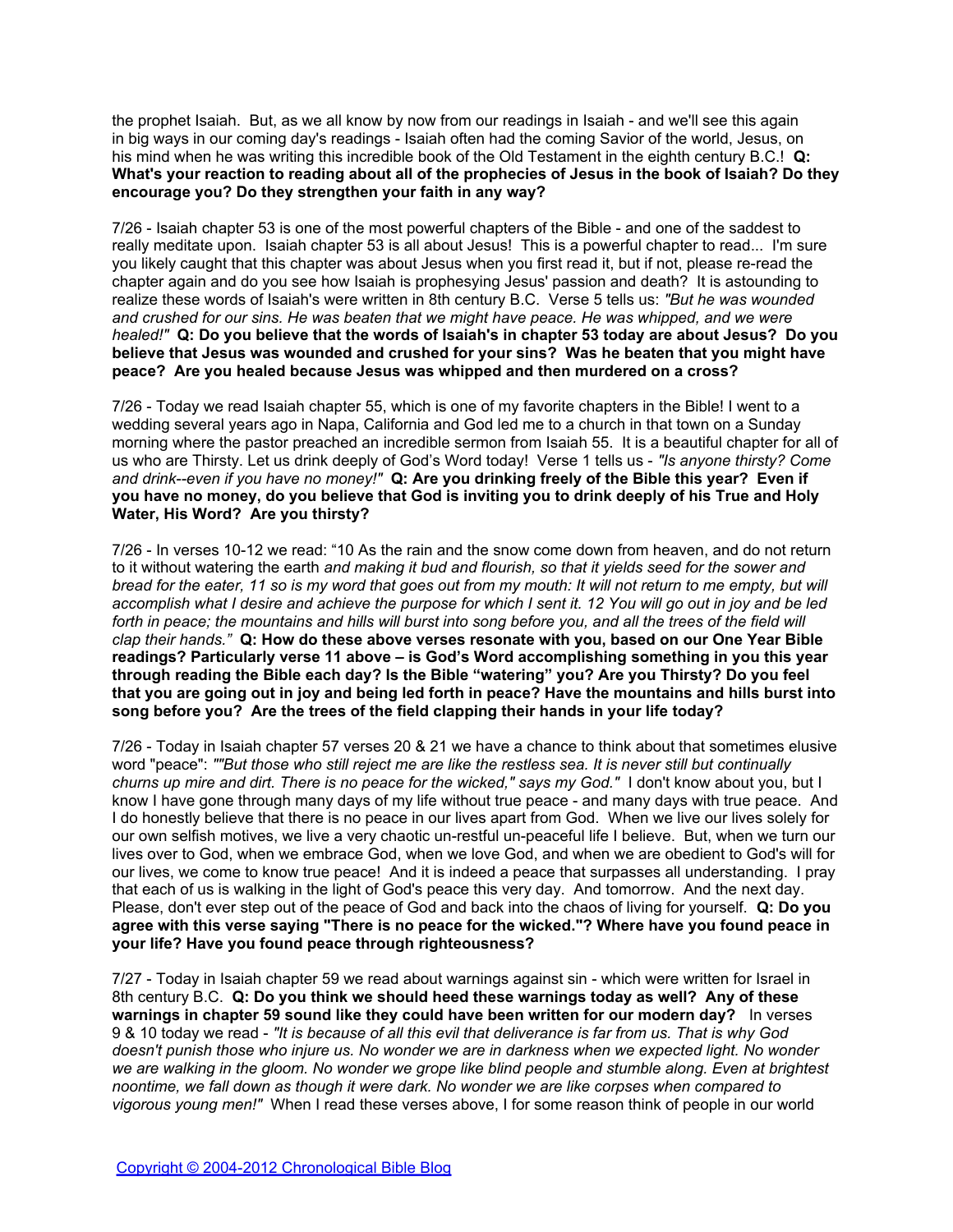today who are addicted to pornography. Pornography is a horrific sin that indeed turns vigorous young men into "corpses" of themselves. Pornography sells you "vigor", but it delivers just the opposite - death. I pray that if anyone reading this is addicted to pornography that you'll run for your very life to counseling. Seriously. Your life is too short and precious to walk around like a corpse any more! Go for God! You likely can't pull out of the addiction on your own. You'll need help - immediately. Find an addiction counselor in your town ASAP. Please don't walk in the darkness of this deadly addiction anymore...

7/28 - Isaiah chapter 64 verses 5 through 7 stood out to me as a stark reminder of why Jesus came into our world as our Savior eight centuries after this was written by Isaiah - and why we still need Jesus today as our Savior... - *"But we are not godly. We are constant sinners, so your anger is heavy on us. How can people like us be saved? We are all infected and impure with sin. When we proudly display our righteous deeds, we find they are but filthy rags. Like autumn leaves, we wither and fall. And our sins, like the wind, sweep us away. Yet no one calls on your name or pleads with you for mercy. Therefore, you have turned away from us and turned us over to our sins."* **Do these verses remind you of your need for Jesus? Has Jesus saved you from your constant sinning? Have you been saved from the "infection" of sin?** This is great wording in these verses by Isaiah - we are all "infected" with sin... praise God that Jesus saves us from this infection!

7/28 - Today we finish up the book of the prophet Isaiah! What a great read this book has been for me this year! I hope it has been a blessing for you as well. Tomorrow we begin the book of the prophet Jeremiah! We read powerful words from God in Isaiah chapter 66 verses 2 & 3 today: *"I will bless those who have humble and contrite hearts, who tremble at my word. But those who choose their own ways, delighting in their sins, are cursed. Their offerings will not be accepted."* **Q: Have you ever literally trembled at God's Word, the Bible?** I am not 100% sure if I have. I hope so. I have certainly read portions of God's Word where I have felt very convicted. Where I have realized I must change my ways. So, I suppose in this regard I have trembled at God's Word. **Do you have a humble and contrite heart?** Again, I hope I do. I know I do sometimes... **But do we have a humble and contrite heart all of the time?** I pray that we learn to. Let us not choose our own ways. Let us not delight in our sins. Let us instead tremble at God's Word.

7/29 - Today we begin the book of the prophet Jeremiah!

**~ Jeremiah ~**

Author: Jeremiah

Date: Sixth century B.C.

Content: Jeremiah's life covered the last forty years of Judah's existence. The burden of his message was for God's people to accept the judgment of God so that a new beginning could be made. He lived through the invasions by the Babylonian armies, the deportations of his people by the enemy, the slaughter of the inhabitants of Jerusalem, and the destruction of the Temple of God. He warned the people concerning these events, pleading with them to turn from their sins, but to no avail. He received only scorn and persecution. Jeremiah's life is described in some detail, thus making him the best known of the Old Testament prophets.

Theme: In the crisis days during which Jeremiah lived, he had but one message for the people: Repent and turn to God. All false hopes must be abandoned and God must be given his rightful place in the nation. Nothing can save the people – neither their wealth, their armies, their diplomats, nor even their religion – only God can save. The destruction of Jerusalem stands as a memorial for all time that when a nation rejects God, the inevitable result will be ruin. Jeremiah also has a message of hope. Although Judah had abandoned God, God had not abandoned them and would once again show himself mightily on their behalf. *(Above commentary is from Tyndale Publishers "The One Year Bible Companion" p. 13)*

7/30 - Today in Jeremiah chapter 2 verse 26 we read this sad statement - *"Like a thief, Israel feels shame only when she gets caught. Kings, officials, priests, and prophets--all are alike in this."* **Q: How about us in our lives today? Do we only feel shame when we get caught? Do we realize that God knows exactly what we are doing even if we think we might be doing something in "secret"? Do you realize there are absolutely no secrets with God?**

7/30 - We read some harsh words today from God to Israel in Jeremiah chapters 2 & 3 - calling the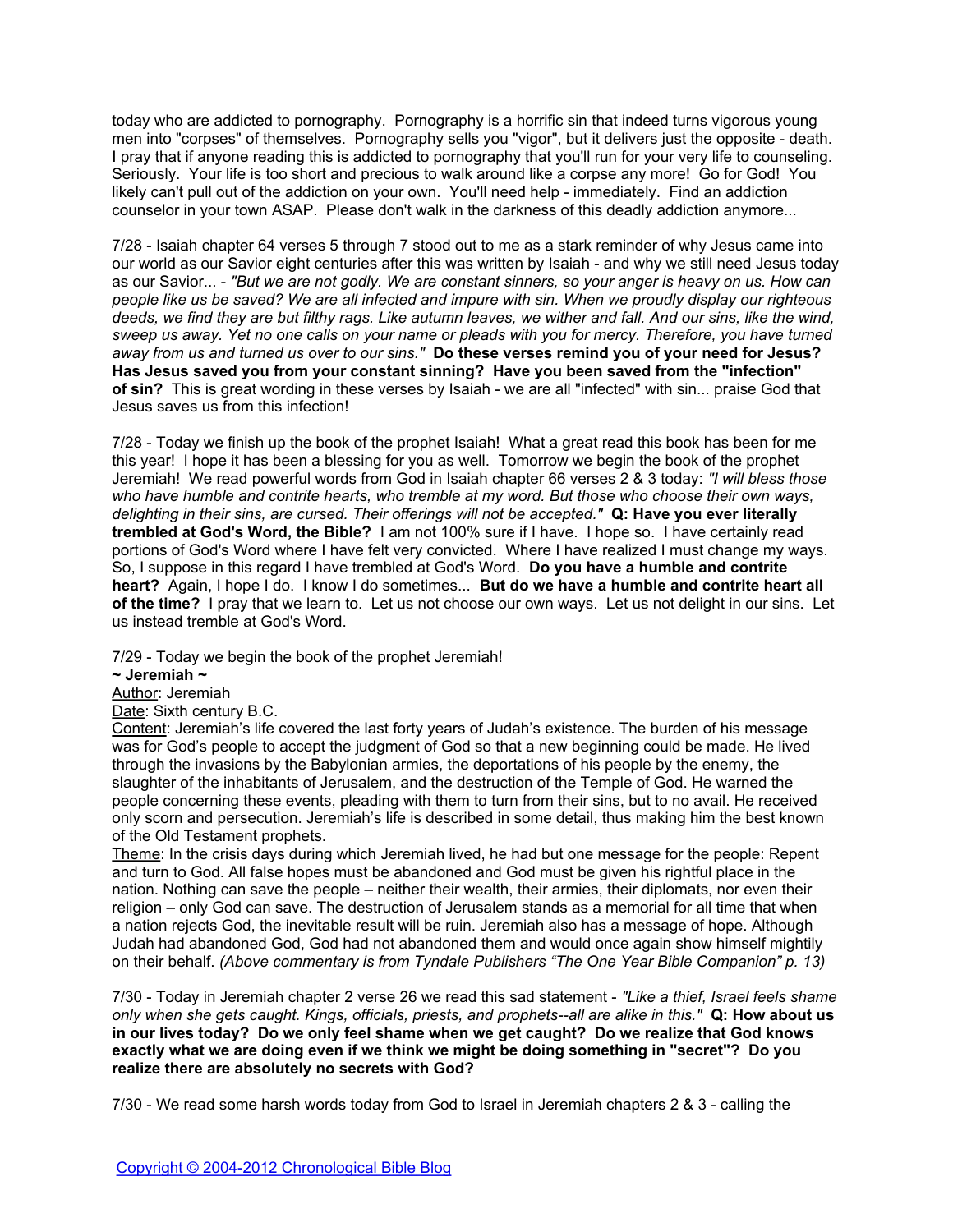nation a prostitute and an adulteress. These are not words a person wants to hear from God - much less an entire nation hearing these words! Jeremiah wrote this book during the last 40 years of Judah's existence, which is not surprising to consider when we read this in chapter 3 verses 8 through 10 - *"But now Judah, too, has left me and given herself to prostitution. Israel treated it all so lightly--she thought nothing of committing adultery by worshiping idols made of wood and stone. So now the land has been greatly defiled. But in spite of all this, her faithless sister Judah has never sincerely returned to me. She has only pretended to be sorry," says the LORD."* Again, not words you want to hear from God. **Q: Can you imagine a much worse insult from God? A prostitute? An adulteress? As harsh as these words are - I almost hesitate to ask this - But I think I should - Today, are we ourselves ever a "prostitute" or an "adulteress" to God? Do we give ourselves over to sins and lusts and false loves that break God's heart because of his love for us?** Well, when we act in such a bad way, we are fortunate that God says things like he did in verse 1 of chapter 3 of Jeremiah today - *"But you have prostituted yourself with many lovers, says the LORD. Yet I am still calling you to come back to me."* Even though we may sin gravely against God, he still calls us to come back to Him! Through Jesus today we can come back to Him! **Q: Do you need to come back to Him in any way in your life? Will you? Will you leave behind any and all "adulteress" or "prostitute" behaviors, and return to Him simply as the child of God that you were always made to be?**

7/30 - Today in Jeremiah chapter 5 verses 14 through 17 we read God's words to Israel about the coming of the armies of Babylon! Per Tyndale's One Year Bible Companion today - "Babylon was indeed an ancient nation. The old Babylonian empire had lasted from about 1900 B.C. to 1550 B.C., and earlier kingdoms had been on her soil as early as 3000 B.C. Babylon in Jeremiah's day would shortly rebel against Assyrian domination, form its own army, conquer Assyria, and become the next dominant world power." It is very interesting to see the rise of Babylon in history and how God foretold Israel that Babylon was coming. God gave Israel so many chances to repent, but Israel wouldn't. Jeremiah in chapter 6 verses 10 & 11 today tells us - *"To whom can I give warning? Who will listen when I speak? Their ears are closed, and they cannot hear. They scorn the word of the LORD. They don't want to listen at all. So now I am filled with the LORD's fury. Yes, I am weary of holding it in!"* **Q: What about us today - do we listen when God speaks?**

7/31 - Today in Jeremiah chapter 6 verse 16 we read - *"Stand at the crossroads and look; ask for the ancient paths, ask where the good way is, and walk in it, and you will find rest for your souls."* I love these verses! It reminds me that on a daily basis each of us is standing at a crossroads. A crossroads of where the world would have us go and where God would have us go. Too often I am afraid we take the worldly path and not the ancient path. *"Ask where the good way is"* - **Q: Do you do this in your life? How often? I think we can best do this through prayer. "Ask, and you shall receive" we have learned from Jesus. Do we ask Jesus in prayer where the good way is? Then, do we walk in it? And the reward for walking in it is - "***you will find rest for your souls."* **I like this a lot! Who doesn't want rest for our souls? Is your soul at rest today? Why or why not? If your soul is not at rest, is it possible that you are walking along the wrong path? The worldly path? Will you seek instead the ancient paths? The good Way? Will you find rest for your soul?**

### **Group discussions:**

- · Introductions.
- What were some of your favorite verses or passages from the past week's readings?
- What are some questions that were generated for you based on the past week's readings?
- · What is something new you learned about God or the Bible from the past week's readings?
- · How did God speak to you through the past week's readings?
- · What is something you want to change or grow in your life based on the past week's readings?
- **Discuss the bold Questions in the Study Notes**
- Any prayer requests for the group for the coming week?

### **Each group is encouraged to close in prayer.**